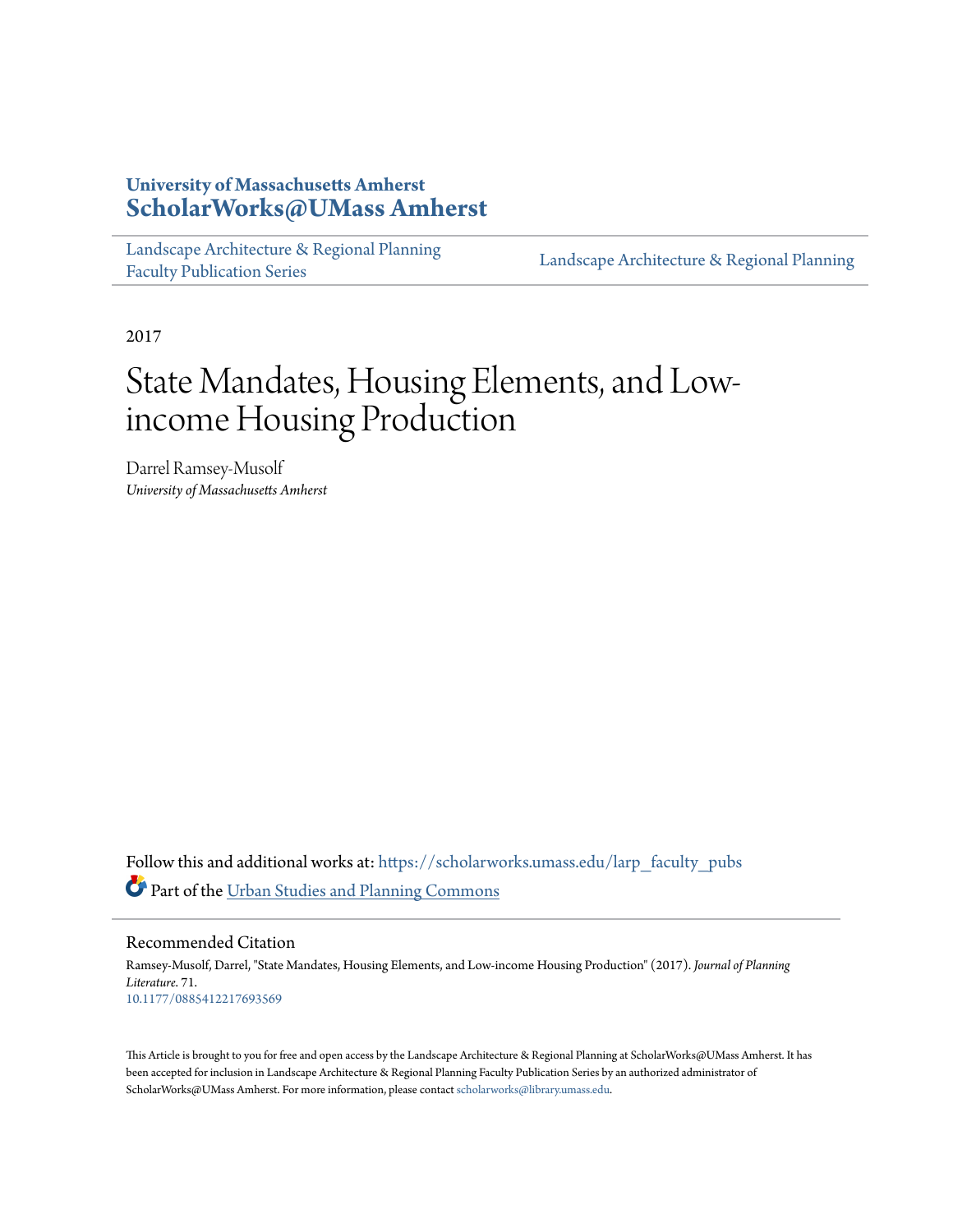# State Mandates, Housing Elements, and Low-income Housing Production

Darrel Ramsey-Musolf

#### Abstract

In order to create low-income housing opportunities and mitigate exclusionary zoning, in 1968 Congress mandated that municipalities receiving comprehensive planning funds must create a housing element. In tandem, many states mandated that municipal housing elements must accommodate low-income housing needs. After examining empirical research for California, Florida, Illinois, and Minnesota, this review found aspirational success because those states rewarded the municipal planning process. In order to increase low-income housing, this review argues for state housing policy reform. Under US Department of Housing and Urban Development's revised fair housing rule, which requires an assessment of local data, states can no longer ignore the exclusionary behavior of municipalities.

#### Keywords

low-income housing, municipalities, California, Florida, Illinois, Minnesota, housing elements, state mandates, fair housing

#### Introduction

A housing element is a collection of planning techniques (e.g., density bonus, accessory dwellings, inclusionary housing, and mixed use) that municipalities implement in order to satisfy housing needs (Ohm, Merrill, and Schmidke 2000). In many states, housing elements are required chapters within general plans and the plan's elements (e.g., land use, housing, and circulation) communicate a municipality's housing vision (Baer 1997; Kelly 2009, 47). After considering local demand, municipal housing elements should position local housing inventory in relation to regional demand (Housing and Urban Development Act of 1968). Regarding low-income households, many housing elements accommodate low-income housing needs by designating sites, identifying subsidies, and adopting intergovernmental programs that broaden participation (Bratt 2012; Briggs and Mayberry 2003). This collective attention to housing should produce desirable housing for all economic segments (Listokin 1976, 6; Pendall 2000, 126, 129). However, empirical research indicates that low-income housing production via housing elements is constrained for two reasons: municipal barriers and unfunded mandates.

Fiscally, municipalities have reasons for barring the entry of low-income housing. A low-income household, which limits housing costs to less than 30 percent of its income, will require a subsidy unless the household endures conditions of overcrowding,<sup>1</sup> filtering,<sup>2</sup> or subfamilies (Steele 2001).<sup>3</sup> In turn, any low-income housing unit will require a consistent subsidy for the unit's effective period. If a municipality closes gaps in low-income housing costs and experiences a subsequent loss of revenue (e.g., tax-exempt units, lower household discretionary income), then the municipality might increase taxes to prevent

municipal service deterioration. As theorized by Tiebout and tested by others, when municipal residents face increasing taxes and/or declining services, high-income and mobile residents may "vote with their feet" and relocate to communities catering to their self-interest (Banzhaf and Walsh 2008; Basolo 1999a; Dawkins 2005; Fischel 1992; Tiebout 1956). In California's City of Palo Alto, for example, these residents organized and repealed an approved sixty-unit low-income housing project (Sheyner 2013). Due to reduced federal budgets, contingent state grants, and high-income residents, municipalities enact exclusionary zoning policies (e.g., large lots, limited multifamily housing, open space preservation) that allows housing that produces high tax revenue, requires low service needs, and reduces potential low-income households (DeSantis 2002; Ihlanfeldt 2004; Mitchell 2004; Schmidt and Paulsen 2009). Returning to Palo Alto, the site intended for low-income units is now approved for sixteen market-rate single-family homes (Lee 2016).

Regarding low-income housing policy, housing elements are unfunded mandates that masquerade as supply-side strategies. A supply-side strategy should increase the housing supply to deflate existing housing prices or provide new units at all prices (Galster 1997; Listokin 1976). Alternatively, a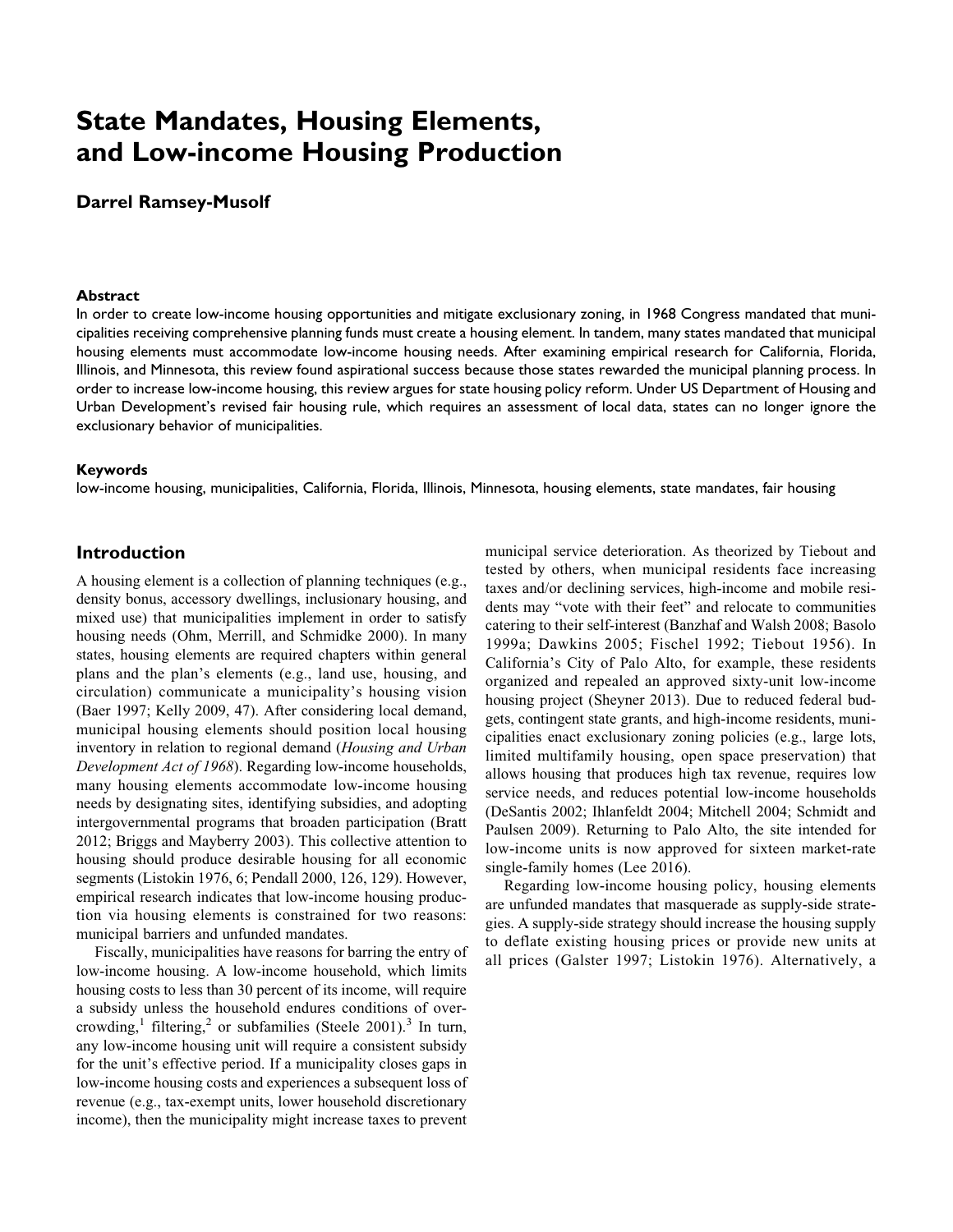demand-side strategy should increase low-income housing consumption by directly raising household incomes through vouchers or indirectly with compulsory education (Chevalier et al. 2005; Landis and McClure 2010). The housing element is a "quasi" supply-side strategy because it attends to low-income housing needs, but federal or state agencies do not provide consistent subsidies for planned low-income units, deficiencies in household incomes, or increases in housing prices. Therefore, a housing element may raise attention and comply with state mandates but not produce low-income housing units.

In this review, I examine the efficacy of housing elements as a low-income housing intervention. Unlike other housing plans that enjoy federal subsidies (e.g., housing assistance, areawide housing opportunity, and consolidated plans), state-mandated housing elements are no longer tethered to federal revenue, but signal a municipality's attention to local low-income housing (Baer 1986; Struyk and Khadduri 1980; Varady and Birdsall 1991). As planners we need to know whether housing elements have an impact on actual housing production or whether they are otherwise meaningless activities. Therefore, I ask: to what extent have housing elements increased low-income housing production? After examining the existing empirical research, this study found aspirational success (i.e., attention to, planning for) rather than low-income housing production (Connerly and Muller 1993; Goetz, Chapple, and Lukermann 2003; Hoch 2007; Lewis 2003, 2005; Ramsey-Musolf 2016). This aspiration is due to state housing policy that does not evaluate subsequent housing production or provide consistent subsidies, but simply rewards the planning process.

In this review, I take two positions. First, I argue that until researchers and analysts understand housing element efficacy, then the delivery of low-income housing via housing elements will continue to be uneven and the ability to reform state policy will remain limited. Our current understanding of housing elements is based on partitioned knowledge because the existing research focuses on individual states. This narrow focus illuminates an individual state's efforts but does not permit comprehensive knowledge of housing elements with regard to low-income housing production. Scholars may caution against applying a single evaluation metric to multistate efforts due to nonequivalent planning tools, political processes, and units of analysis (Graddy and Bostic 2010, i98). However, scholars cannot determine whether California's housing element performance, for instance, is better or worse than the housing element performances in Florida, Illinois, Massachusetts, New Jersey, Oregon, Pennsylvania, or Washington due to nonuniform processes and outcomes (Basolo and Scally 2008; Bratt 2012; Calavita, Grimes, and Mallach 1997; Meck, Retzlaff, and Schwab 2003).

Second, I argue that housing elements, with stronger state policy and enforcement, could increase low-income housing production if the states evaluated the housing element and the subsequent housing production. Of the fifty states in the United States, twenty-seven states (or 54 percent) require municipal comprehensive plans (Appendix Table A1). Of that group, fifteen states (or 56 percent) require a housing element.

Alternatively, forty states (80 percent) require comprehensive plans as a condition for adopting zoning or maintaining a planning commission, and of that group, twenty-two states (55 percent) require housing elements. Considering the research of May and Burby (1996), if states provide planning assistance that enhances municipal planning capacity and adopt penalties based on housing production, then state policy incentivizes municipalities (via the housing element) to provide equal opportunities for low-income and market-rate housing production.

Recently, the US Department of Housing and Urban Development (HUD) revised its rule regarding the agency's implementation of the Fair Housing Act of 1968 and now requires its program participants<sup>4</sup> to complete an assessment of fair housing (AFH; Affirmatively Furthering Fair Housing [AFFH] 2015). The AFH may address municipal land use and zoning ("local knowledge") that increase segregation and impede a low-income household's access to housing opportunities (AFFH Rule Guidebook 2015, 49–50, 200). The AFH may suggest land use and zoning reforms as "meaningful actions" within a "strategic plan" to reduce the impact of any factor that restricts fair housing choice (pp. 311, 316–17). As a caveat, HUD does not mandate AFH content but only accepts or rejects the AFH. In addition, land use and zoning reforms may not occur if the offending jurisdiction does not receive HUD funds. However, states can mandate housing element content, as part of their AFH because all consolidated plans must contain an accepted AFH.

While some may question these positions, I would counter that federal low-income housing expenditures undergo a congressional scrutiny that may deliver conflicting results (Heathcott 2012; Lang, Anacker, and Hornburg 2008; von Hoffman 2012; Wolch 1998). The Hope VI program, for example, exemplifies these conflicts: redevelopment of distressed public housing, dispersal of households with vouchers, suspension of the one-to-one replacement of demolished units, and implementation of the one-strike rule (Goetz and Chapple 2010; Hanlon 2012; Hellegers 1999; Johnson 2001). Under regional initiatives, rotating municipal leadership governs regional agencies under the aegis of cooperation (Lindstrom 2010; Vogel and Nezelkewicz 2002; Wheeler 2002). Under cooperative paradigms, a redistributive decision (i.e., equitable low-income housing distribution) may be just talk, since regional agencies do not enjoy "the attributes of sovereignty—the power to tax, to regulate, and to condemn" (Babcock 1972, 61; Innes and Gruber 2005; Mogulof 1971). With stronger state enforcement, I argue that municipal housing elements are a viable method for increasing low-income housing because municipalities are created and regulated by the state (Briffault 1990; Burns and Gamm 1997). States grant autonomy via home rule.<sup>5</sup> States can restrict autonomy as home rule foments dissent. Lastly, states can mandate statewide lowincome housing policy.

While many plans have facilitated low-income housing (Meck, Retzlaff, and Schwab 2003), this review examines housing elements because municipalities are ground zero for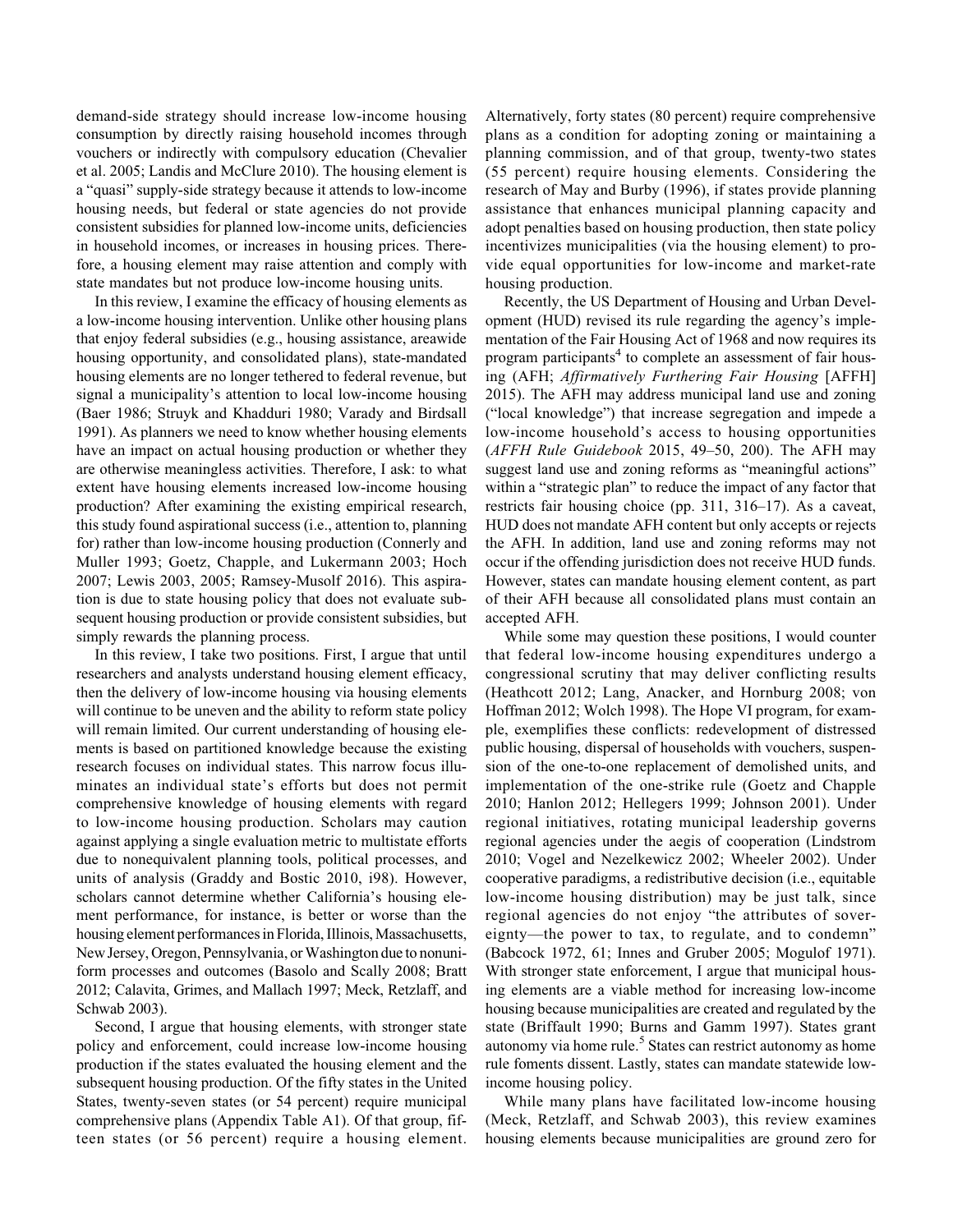housing production. At present, federal low-income housing policy emphasizes renting via housing vouchers (demand side) or tax credits (supply side) and operates at scales greater than municipalities (Goetz 2012; Landis and McClure 2010). Returning to HUD programs, both the Community Development Block Grants (CDBG) and HOME Investment Partnerships Program (HOME) provide support for low-income housing; however, they are not the focus of this article because these programs as driven by population-based formulas rather than local land-use decisions. $<sup>6</sup>$  What is needed, is a local mea-</sup> sure that influences the local housing market.

In this case, the housing element satisfies four local conditions. First, the municipal housing element articulates the municipality's multifamily housing policy to local developers. Second, if states require vertical consistency between a longterm general plan and the short-term zoning code, then housing elements direct municipal housing implementation (Growth Management Act [GMA] 1985; General Plan Guidelines 2003). Third, housing elements are a true measure of municipal commitment to low-income housing because an element's goals, policies, and programs signal whether low-income housing implementation is supported with municipal revenue or contingent and exogenous sources (Baer 1986; Basolo 1999a, 1999b; Nguyen, Basolo, and Tiwari 2013). Fourth, if states embed HUD's recent fair housing rule into the state's housing policy, then states can measure municipal housing elements (and subsequent housing production) as meaningful actions that overcome fair housing impediments.

To locate the pertinent research, I input multiple terms in multiple combinations (e.g., housing element, regionalism, affordable housing, low-income housing, and fair share) into the Web of Science, Social Sciences Citation Index, and Google Scholar databases. I also consulted Meck et al.'s regional housing research (2003, appendix B). Even though the housing element has existed since the mid- to late-1960s and nearly 50 percent of US states require this housing document, my literature search found that there is a dearth of *empirical* housing element research. Many researchers have examined housing in Maine, Massachusetts, New Hampshire, New Jersey, Oregon, Vermont, Washington, and Wisconsin; however, that research (and the numerous law reviews) examined other housing interventions. To determine whether municipal housing elements have increased low-income housing production, this review examines the housing element performances of California, Florida, Illinois, $^7$  and Minnesota. To date, these are the only states with empirical housing element research.

Following this introduction, the review has three subsequent parts. The second section chronicles the emergence of housing elements as a federal intervention to mitigate housing discrimination. This section also outlines my framework for strengthening state enforcement of housing elements. The third section applies that framework to California, Florida, Illinois, and Minnesota by analyzing each state's planning doctrine, housing policy, and the pertinent empirical research. In the final section, I discuss the commonalities of the empirical research and propose a state plan for equitable housing production.

# The Housing Element as a Government Intervention

The housing element is one of many federal interventions (zoning, planning, and home rule) in municipal autonomy. I discuss these interventions in order to demonstrate how Congress positioned the housing element as mitigation against housing inequity. This background is important because Congress set the precedent for intervening in municipal planning. This section focuses on Section 701's impact on planning and housing. I close with considerations for transforming the federal Section 701 program to a state program to increase lowincome housing.

During the 1920s, the US Department of Commerce issued the Standard State Zoning Enabling Act and the Standard State City Planning Enabling Act. The former formalized zoning while the latter fostered long-term planning by specifying master plans—a precursor to the general plan (Hoover 1926; 1928). As Secretary Hoover noted, these acts "endeavor to provide, so far as it is practicable to foresee, that proper zoning can be undertaken ... without violating property rights" (1926, III). Figure 1 charts the adoption of zoning in the United States from 1904 to 1932. These federal acts also encouraged states to devolve home rule authority to municipalities by cloaking zoning within police powers (protection of health, safety, and general welfare; Knauss 1930). After years of contention, Congress passed the Housing Act of 1937. This act inaugurated publicly funded housing but limited housing occupancy to low-income households, prohibited aesthetic designs, and required the demolition or rehabilitation of one slum unit for every new public housing unit (von Hoffman 2005). Congress adopted these limitations to ensure that public housing would not compete with market-rate housing (Flanagan 1997).

During the post–World War II housing shortage, Congress revised national housing priorities with the Housing Act of 1949, through which the Federal Housing Administration increased suburban homeownership by "redlining" urban and minority neighborhoods as unacceptable for mortgage insurance (Quigley 2000). The act accelerated slum clearance with urban renewal also known as "negro removal" because minority neighborhoods were often targeted as blighted (Arnstein 1969, 218; Massey and Denton 1993, 56). A municipality could not receive federal slum clearance funds unless its urban renewal plan conformed to the municipality's general plan (Housing Act of 1949, Title I, Section 105). Upon implementation, federal officials found that, for small localities (25,000 persons or less), the "housing and building codes were outmoded and poorly administered," with no local planning mechanism to guarantee the federal urban renewal investment (Feiss 1985, 179). In response, Congress added Section 701 to the Housing Act of 1954 to authorize 50 percent matching grants to states and municipalities for "planning assistance (surveys, land use studies, urban renewal plans, technical services and other planning work)" (Housing Act of 1954, 640). By 1956, 242 small municipalities had received planning grants from an initial appropriation of US\$1 million ("Hearings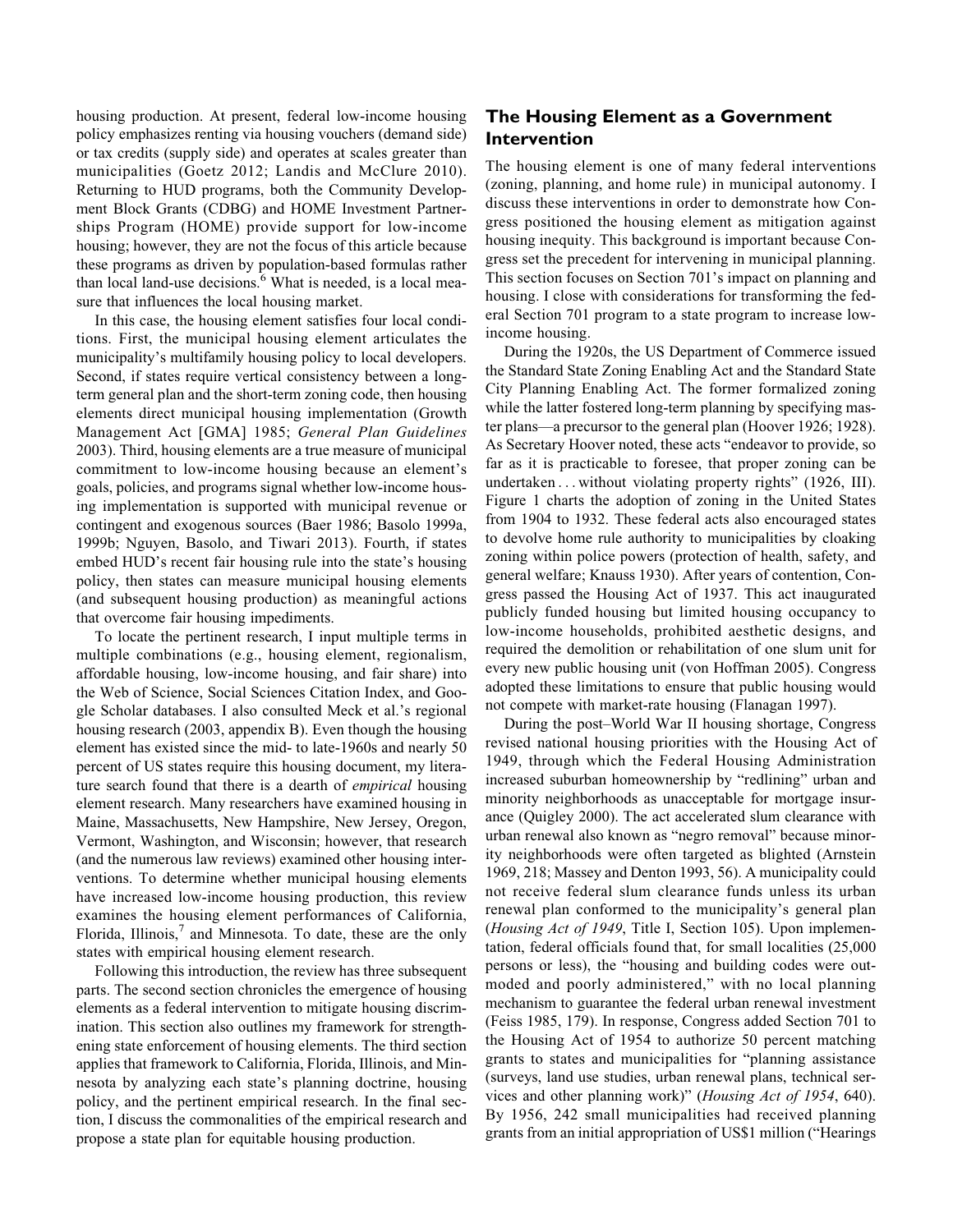

Figure 1. Zoned municipalities in the United States (1904–1932). Source: Knauss (1933, 6–7, table II).

before the Subcommittee on Housing and Urban Affairs of the Committee on Banking and Currency" 1968, 93).

During the 1960s, Congress expanded federal intervention in municipal planning by amending Section 701 to support comprehensive planning and increasing matching grants to 66 percent (Housing Act of 1961). By 1965, Section 701 supported plans for college housing, open space preservation, sewer projects, mass transit, and regional planning (Housing and Urban Development Act of 1965). By 1967, 44 states, 27 councils of governments, and 6,200 small municipalities had received Section 701 grants ("Hearings before the Subcommittee on Housing and Urban Affairs of the Committee on Banking and Currency" 1968, 93). In 1968, America's social, economic, and racial cleavages erupted (e.g., white flight, civil unrest, and dislocation of minority residents; Pritchett 2008; Rasmussen 2014). In response, Congress required that any comprehensive plan funded by Section 701 must include a housing element to address local and regional housing needs (Housing and Urban Development Act of 1968). As an intervention, the housing element represented a sea change for Section 701 on two fronts: discrimination and direction.

Regarding discrimination, during the 1968 housing act hearings, Governor Kerner, chairperson of the National Advisory Commission on Civil Disorders, testified that "freedom of residency and open occupancy is essential to solving" the overcrowded central city conditions because suburban municipalities "will not adopt ordinances to allow the Negroes to live near their homes" ("Hearings before the Subcommittee on Housing and Urban Affairs of the Committee on Banking and Currency" 1968, 356, 359). Likewise, Senator Paul Douglas, chairperson of the National Commission on Urban Problems,<sup>8</sup> testified that "the suburbs must be opened up for low-income housing. ... This whole question of zoning is rigged by the suburbs to keep out the poor and to keep out the Negroes" ("Hearings before the Subcommittee on Housing and Urban Affairs of the Committee on Banking and Currency" 1968, 759–760). With regard to low-income housing production, Edward Kaiser, chairperson of the President's Committee on Urban Housing, testified that "private developers who want to build [low-income] housing for a profit can be stopped cold by communities opposed to minorities moving into their boundaries" ("Hearings before the Subcommittee on Housing and Urban Affairs of the Committee on Banking and Currency" 1968, 269). The testimony from the National Association of Housing and Redevelopment Officials and the National Association of Home Builders also supported housing elements ("Hearings before the Subcommittee on Housing and Urban Affairs of the Committee on Banking and Currency" 1968, 222, 319, 321). Lastly, the National Commission on Urban Problems endorsed housing elements by reporting that "nearly every major city already had a building code, but not more than 50 to 100 cities had housing codes" (Building the American City 1968, 160, 173).

Regarding direction, although Section 701 existed for fourteen years, "there were no requirements as to what grant recipients must undertake" since grants could be applied to planning surveys, comprehensive planning, transportation, or other federal planning efforts (Wellborn 1976, 13). Thus, states and municipalities not concerned with comprehensive planning could apply Section 701 grants to any endeavor requiring a plan.<sup>9</sup> In the revised 1968 Housing Act, Congress positioned the housing element as a funded planning mandate to require municipalities to consider regional housing needs by increasing local housing opportunities for low-income households. Moreover, these low-income housing opportunities were intended to directly mitigate exclusionary municipal zoning and indirectly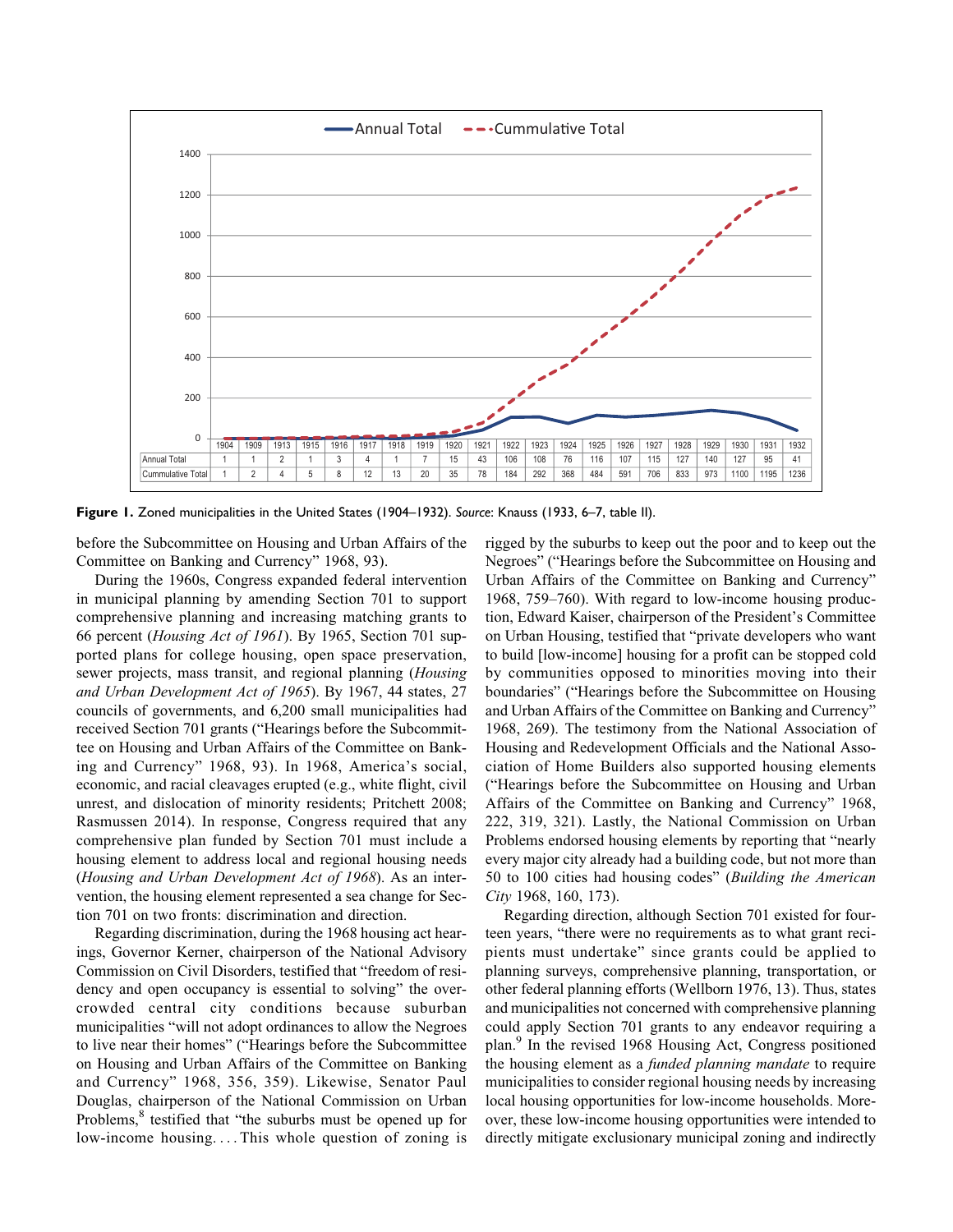mitigate inequitable federal housing policy (e.g., public housing restrictions, Federal Housing Administration insurance redlining, and urban renewal; Hillier 2003; Martinez 2000; Meyerson and Banfield 1955; Teaford 2000).

As with any federal intervention, there were issues with local implementation. In 1968, the federal Office of Management Budget (OMB) recognized, through conflicting applications from multiple agencies, that there was no unified mechanism for coordinating intergovernmental aid (Rothenberg 1983; Stam 1980). In response, in 1969 the OMB issued the A-95 circular to require municipal applications for federal funding to adhere to a regional "clearinghouse" review in order to increase intergovernmental program consistency (Gordon 1974). Consequently, regional agencies employed the A-95 circular to restrict and/or withhold federal funds if a municipality departed from regional priorities (Mogulof 1971). In 1974, Congress revised Section 701 to require that comprehensive plans include a land-use element for guiding "governmental policies... with respect to the pattern and intensity of ... residential, commercial, [and] industrial" development (Housing and Community Development Act of 1974). More importantly, HUD positioned the land-use element as a safeguard against the adoption of national planning legislation ("Land Use Bill Killed" 1975; Ash 1974, 56).<sup>10</sup>

By 1976, HUD's A-95 regulations allowed Section 701 grants to support not only comprehensive planning but also the planning required by CDBG, the Office of Coastal Management, the Department of Interior, and the Environmental Protection Agency (701 Comprehensive Planning Assistance: Statutes, Regulations, Interagency Agreements, Departmental A-95 Implementing Instructions 1977). The expanded regulations also allowed regional agencies to prepare areawide housing opportunity plans (AHOP) to implement fair-share housing schemes (701 Comprehensive Planning Assistance: Statutes, Regulations, Interagency Agreements, Departmental A-95 Implementing Instructions 1977, pp. 28–29). Fair-share distributes low-income housing within a region in a manner that is equitable to the recipient communities while providing the potential housing occupants with geographic choice and access to community amenities (Rubinowitz 1974 in Listokin 1976, 1). In 1976, the regional planning agencies in Albany, Dayton, Denver, Hartford, Los Angeles, San Diego, and San Francisco maintained fair-share housing schemes (Listokin 1976, 217–21).

While the Section 701 program raised awareness of planning by creating plans and planners, the program had detractors (Brooks 1988; Feiss 1985). First, Section 701 was costly (Figure 2 illustrates the annual appropriations) and its efficacy was unproven. Due to the 1970s economic crisis and the Vietnam War, in 1974 the OMB recommended Section 701 suspension because "after 20 years and \$600 million in planning grants, there is little hard evidence of program benefit (although '701' [has kept] many planners and planning agencies in business)" (Ash 1974, 49). Second, Section 701 lacked focus. From 1969 to 1980, the Section 701/A-95 circular grew from 50 to 240 federal programs (Steinman 1982). In a second OMB evaluation, Staats (1977) noted that Section 701 planning programs were haphazardly initiated to satisfy particular demands, federal agencies ignored regional clearinghouses, and states disregarded state planning agencies. Third, the Section 701/A-95 clearinghouse review did not ensure equity. Regional staff often lacked social e-service expertise because the staff's primary function was to service municipalities, "not to administer the A-95" (Russo 1982, 55–56). Fourth, municipalities complained about "insufficient pre-application assistance, unnecessarily complex contract arrangements, [... and] slow payment of funds" (Post 1974, 5). Fifth, regarding housing element efficacy, HUD only required two paragraphs for any Section 701 application. Thus, it was not clear how HUD or any regional agency could evaluate a municipality's mitigation of exclusionary zoning. Lastly, many critics contended that "the reviewed [municipalities] can't do the reviewing" of applications because member municipalities lead regional agencies (Mogulof 1971, 419).

In 1981, President Reagan slashed HUD's budget authority (terminating Section 701 grants) and issued Executive Order 12372 (rescinding the A-95 circular; Bratt and Keating 1993; Graham 1985). Under the Tax Reform Act of 1986, the US Department of Treasury terminated passive loss tax deductions (Guthrie and McQuarrie 2005). This termination deterred private investment in multifamily construction units most likely to house low-income households due to economies of scale (DeSantis 2002; Schwartz and Johnston 1983). For many municipalities, these federal actions exacerbated resistance to low-income housing because "only the most expensive single-family homes yield[ed] sufficient revenues to offset the service costs incurred from new residents" (Goetz 1995; Myers 2002, 8).

In closing, the federal government not only formalized planning and zoning but also recognized that exclusionary municipal zoning would repel minority and/or low-income households from the suburbs. In response, federally mandated housing elements with state and regional review required municipalities to consider local and regional housing needs. With the demise of the Section 701/A-95 circular, municipalities now receive less federal pressure to accommodate lowincome housing needs. Even though HUD recently amended its rule on the 1968 Fair Housing Act (US Department of Housing and Urban Development 2015), the rule's influence on low-income housing production is to be determined. A key component will be HUD's evaluation of any recipient's meaningful actions that "overcome" the negative factors that affect housing choice as well as the recipient's discussion of local knowledge. HUD defines local knowledge as "state and local laws, regulations, and processes such as occupancy, land use, and zoning codes... that is known or becomes known to the program participant, and is necessary for the completion of the AFH" (AFFH Rule Guidebook 2015, 49; US Department of Housing and Urban Development 2015). Even though HUD does not require an analysis of local knowledge, recipients cannot ignore local knowledge either, especially if such knowledge (i.e., land use, zoning) impedes fair housing choice.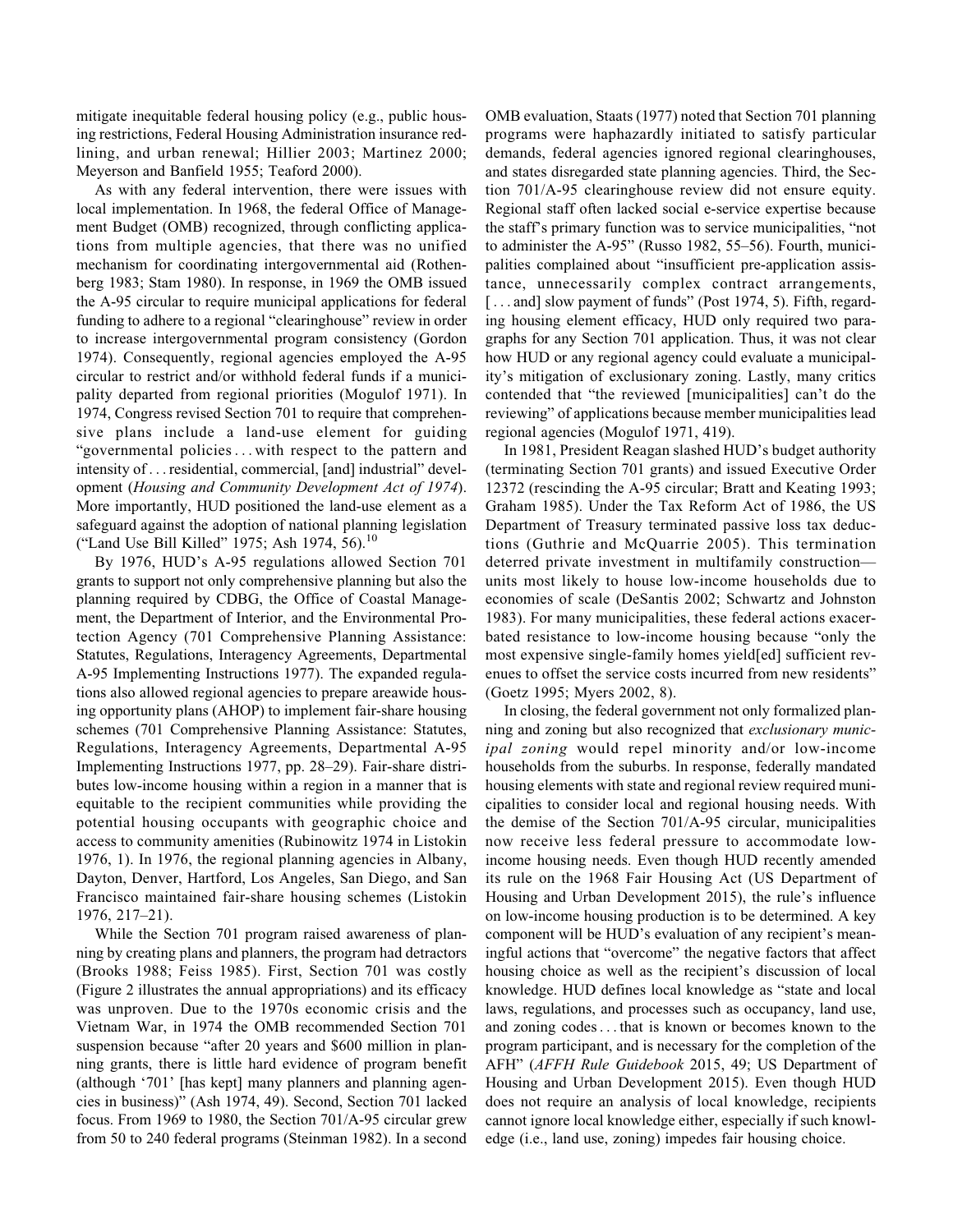

Figure 2. Annual appropriations for 701 comprehensive planning assistance, 1954–1981 (dollars in thousands). Source: Tutman (1981).

At the state level, municipal planners must adhere to enduring state mandates that require housing elements to accommodate low-income housing needs (Appendix Table A1). Thus, what is the housing element's current role? Is the housing element just another "expensive and unused" plan (Feiss 1985, 175) or should states invigorate housing elements to increase equity? This review argues that states should lead in low-income housing production because states create municipalities and regulate municipal behavior. In addition, states are the direct recipients of HUD funding and cannot ignore the exclusionary zoning of municipalities if local regulations impede fair housing. Thus, states can increase low-income housing production by adhering to HUD's new rule that requires meaningful actions as well as by learning from Section 701's missteps in governance, goals, compliance, forecasting, density, penalties, and finance.

Regarding governance, congress conceived Section 701 as planning assistance; however, the program's function as a cash transfer did not hold municipalities accountable to federal aims. Section 701's goal was plan creation, but goals must be linked to qualitative or quantitative objectives that demonstrate plan efficacy. In addition, the cumulative planning functions added by Congress imbued Section 701 with mission creep. Figure 3 illustrates that cities were second in grant awards but no research connects cities with Section 701 program efficacy. Regarding compliance, a plan's compliance with any law should evidence not just expended funds but also the measurable attainment of the plan's objectives. To date, no evaluation of Section 701 and housing or land-use elements exists. Regarding forecasts, Section 701 supported regional fairshare AHOPs to increase metropolitan housing equity. In a seven-year period, HUD approved more than sixty AHOPs; however, no agency can determine whether the forecasts were accurate or regional fair share was met (Tutman 1981).

Any discussion of housing should also include a discussion of density. While Section 701 housing elements must consider regional housing needs, the attainment of regional housing equity requires infringement on local prerogatives on density. When faced with municipal barriers, regional agencies have withheld transportation or infrastructure funds as a penalty; however, a "built out" municipality may not desire federal support. Regarding subsidies, Section 701 supported plans, planners, and planning consultants attending to low-income housing, but low-income housing require a consistent subsidy. In the subsequent discussion of housing element research, I intend to reference these issues.

## A Review of Housing Element Research

#### California

Since its inception, California has granted home rule autonomy to municipalities and currently allows them to incorporate under hierarchal state law or under a charter that bestows broad autonomy in reference to state planning law (Peppin 1941; Walsh, Roberts, and Pellman 2005). Prior to the federal acts, in 1917 California granted zoning authority to any incorporated city or town (Chapter 734). In 1947, California required municipalities to maintain a general plan (Conservation and Planning Act 1947).

California's Housing Element Law. In 1967, California passed the housing element law in order to increase suburban housing production by requiring general plans to include a housing element that "endeavor[s] to make adequate provision for all economic segments of a community's housing needs" (Housing Element Law 1967, chap. 1658; Baer 2008, 55).<sup>11</sup> One of the law's five goals declares, "Housing affordable to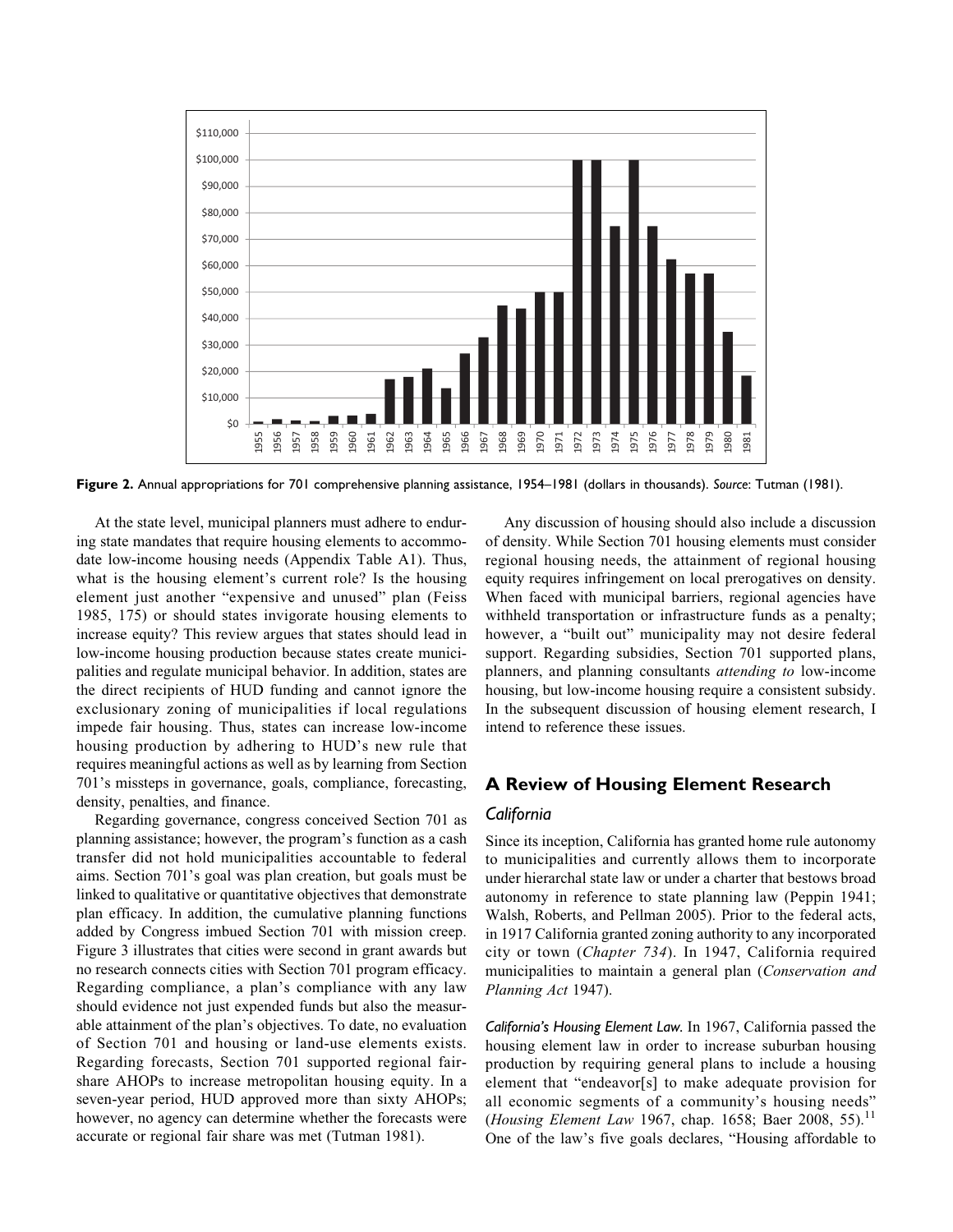

Figure 3. Total appropriations for 701 comprehensive planning assistance by recipient, 1954–1981 (dollars in thousands). Source: Tutman (1981).

low- and moderate-income households requires the cooperation of all levels of government" (Housing Element Law 1967, Section 65580). During Governor Brown Jr.'s progressive first term, California's Department of Housing and Community Development (CAHCD) initiated a fair-share scheme to stratify housing needs by household income (i.e., very-low, 0–50 percent of HUD's area median income [AMI]; low, 51–80 percent; and moderate, 81–120 percent; market-rate is greater than 121 percent). As a vertical consistency state, zoning codes must implement a general plan's housing element, which in turn advances California's goals for housing equity (Table 3).

California's implementation. California implements the housing element law in four general steps. First, CAHCD forecasts and distributes housing needs to each regional Council of Government (COG). Second, the COGs prepare multiyear fair-share housing allocations, reflecting each municipality's housing needs and production capacity. Third, a municipality incorporates its allocation into its housing element to specify planning actions that accommodate low-income and market-rate housing during the document's five- to eight-year effective period. To facilitate low-income housing, California requires a housing element to identify the quantity of constructed, rehabilitated, and/or preserved units and guarantee that the municipality contains enough appropriately zoned land to absorb constructed units. The housing element must also list any planning technique that will increase low-income housing (i.e., annexing vacant land, density bonuses, inclusionary zoning, residential rehabilitation, sites of increased density, tax increment, and/or mixed use). Lastly, a municipality submits its housing element to CAHCD to determine whether the document's goals, policies, programs, potential subsidies, proposed densities, and identified sites comply with the law. Compliant municipalities may compete for state and federal funds; noncompliant municipalities risk lawsuits from private parties. If a lawsuit prevails, then all permitting ceases until the housing element is cured (Dodge, Shoemaker, and Stone 2002, 8). While detailed, the law neither evaluates housing production nor issues penalties, despite lobbying by housing advocates (Housing Element Law 1967, Section 65585; Housing Element Working Group 2004).

Annual compliance with the Housing Element Law has been inconsistent because many municipalities view the law as an intrusion on home rule (Calavita, Grimes, and Mallach 1997).<sup>12</sup> During the 1990s, California's compliance rate climbed from 9 percent to 50 percent due to technical assistance from CAHCD, leverage of federal funds (e.g., HOME funds for construction, CDBG funds for rehabilitation, Section 8 vouchers for preservation), and potential lawsuits from the state's attorney general. During the 2000s, California's compliance rate peaked at 90 percent in 2010, dropping to 45–60 percent after the housing crash. The initial 1967 law contained two paragraphs; at present, the law spans over forty-five pages. Lewis (2003) noted, "Highly detailed statutes are often evidence of widespread disagreement on a given policy ... In the case of [California's Housing Element Law], the result is an unwieldy law that is often difficult for outside observers to comprehend in its entirety or details" (p. xii). In response to the law's complexity, municipalities hire planning consultants for housing element creation.<sup>13</sup>

Evaluation of California's Housing Element Law. In the 2000s, Lewis examined the Housing Element Law to determine its influence on housing. In 2003, he regressed the 1991 compliance status of 202 municipalities on their 2000 Census housing data and determined that compliance had no relationship to a municipality's change in total housing units or ratio of multifamily units to total housing units. While he argued that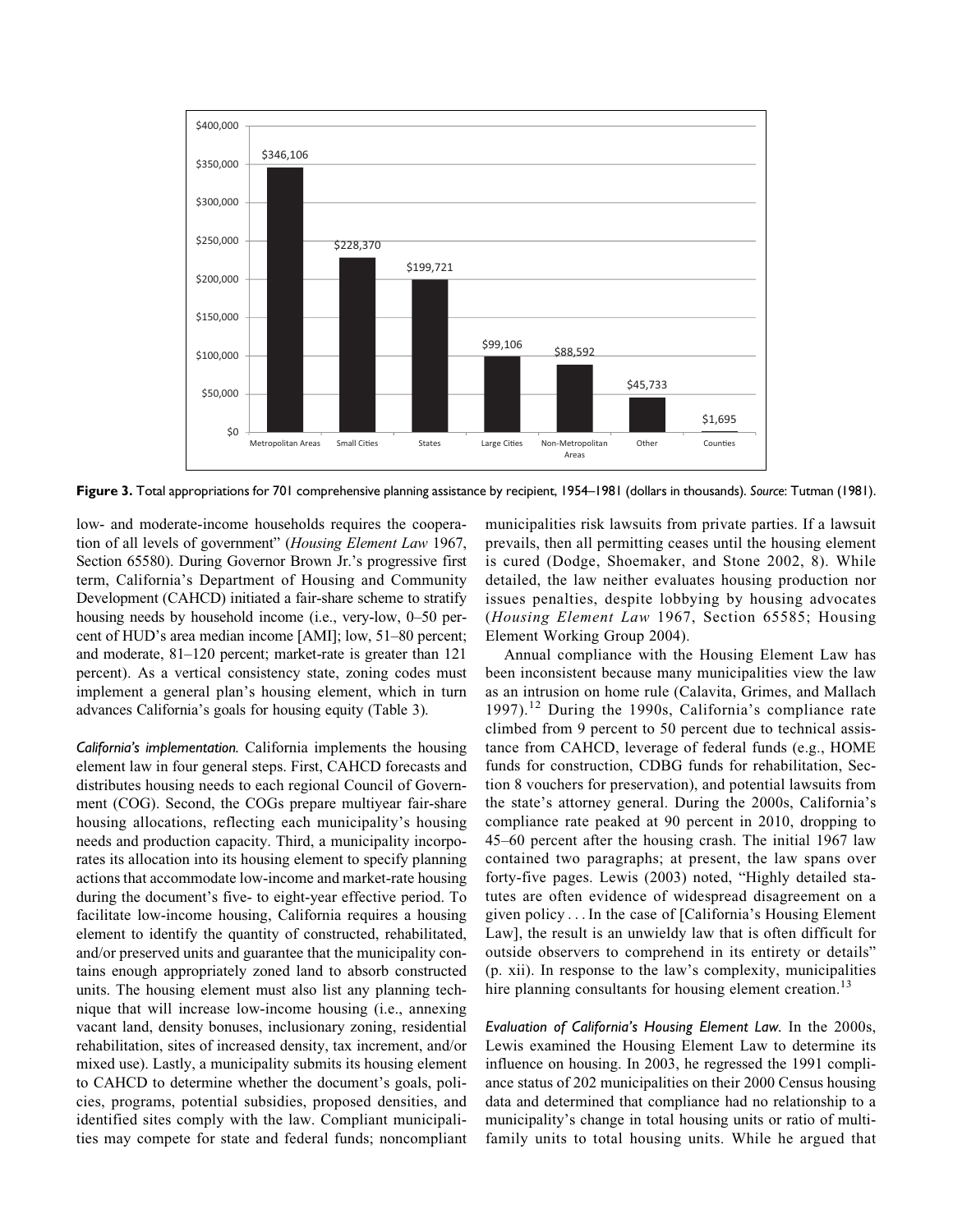compliance had no influence on housing, his analysis did evidence that compliant municipalities produced more multifamily units than noncompliant municipalities. In 2005, Lewis regressed the 1994 compliance status of 354 municipalities on their 1994–2000 residential permit data and determined that housing unit age, population, household income, and job/ worker ratio, not compliance, influenced housing production. While notable, Lewis' work has limitations. First, Lewis relied on census and permit data that did not identify low-income housing units. Lewis also implemented a cross-sectional research design to test a longitudinal phenomenon, as housing elements are effective from five- to eight-years. Lastly, his analysis may have been skewed due to low municipal rates of compliance with California's mandate.

Recently, Ramsey-Musolf (2016) used similar data sources from a purposive $14$  sample of Los Angeles and Sacramento region municipalities ( $n = 53$ ) to determine how low-income housing production changed over time (1990–2007) and whether compliance with the Housing Element Law influenced low-income housing and annual housing production (2016). Regarding compliance, the sample's performance was 13.7 percent in 1990, 50 percent in 2000, and 75.3 percent in 2005, mirroring California's performance. Regarding lowincome housing production, the sample produced 32 percent of the 1990–1997 allocation and 42 percent of the 1998–2005 allocation. In contrast, the sample produced 78 percent and 160 percent of the respective market-rate housing allocations. Regionally, the Sacramento subset of municipalities performed better than the Los Angeles subset in terms of compliance (58.7 percent vs. 35.7 percent), low-income housing production (47.1 percent vs. 30.6 percent), market-rate housing production (166 percent vs. 78.3 percent), and overall housing production (97.6 percent vs. 49.6 percent). In short, suburban municipalities with access to vacant land were more likely to be compliant and produce surplus market-rate housing but experience deficient low-income housing production.

While controlling for various municipal conditions, Ramsey-Musolf determined that compliant municipalities were associated with a 2.3 percent increase in low-income housing production relative to noncompliant municipalities. In contrast, compliant municipalities were associated with  $a - 0.22$  percent decrease in overall housing production relative to noncompliant municipalities. "Affordable housing advocates can argue that compliance increases the low-income housing options in compliant municipalities, while also counteracting municipal resistance" (Ramsey-Musolf, 2016, 504). Alternatively, private capital can argue that compliance reduces the overall housing production in compliant municipalities, in contrast to the state's goals for housing equity for all incomes. While this recent research suggests that California's Housing Element Law may operate with conflicting goals, the findings are limited to the purposive sample. Ramsey-Musolf omitted the San Francisco region municipalities and did not randomly select the examined urban, suburban, and rural municipalities. Neither Ramsey-Musolf nor Lewis could establish a counterfactual because no pretest data exists and all municipalities

received the intervention (Shadish, Cook, and Campbell 2002). Thus, more research is required to confirm the law's relationship to housing.

In summary, California's Housing Element law attends to housing equity. This attentiveness is due to the law's devolved consensus because no single agency (e.g., CAHCD, COGs, and municipalities) governs the law, no agency directs other participants, and no agency issues penalties. Density foments municipal resistance because the law's fair-share goals require a municipal response to forecasted low-income and market-rate housing demand. Since CAHCD does not evaluate housing production in relation to the forecasts, compliance does not signal efficacy. Fiscally, municipalities may use federal funds to support low-income housing (i.e., construction, rehabilitation, and preservation); however, the municipalities and federal agencies may double count these low-income housing units in their respective reports.

#### Florida

Unlike many states that adopted the 1920s federal zoning acts, Florida did not adopt statewide zoning until 1939 (Florida State Zoning Enabling Act 1939).<sup>15</sup> In 1968, Florida updated its 1885 constitution and established municipal home rule (Williams 1998). Even though 1968 federal housing policy required housing elements, Florida did not require them until the 1975 Local Government Comprehensive Planning Act (LGCP) that required municipal comprehensive plans (i.e., future land use, housing, and four other elements) and consistency between the comprehensive plan and future development. Under the LGCP, the housing element should address blight, anticipate future housing, and identify future housing sites. State and regional agencies could review draft comprehensive plans, but no revision was required. Strikingly, Florida did not mandate comprehensive plan implementation. As a result, "zoning continued ... to drive the [comprehensive] plan rather than the plan framing zoning, subdivision regulations mechanisms" (DeGrove 1989, 34).

Florida's GMA. During the 1980s, Governor Graham convened a resource management task force that concluded that if Florida was serious about growth, then Florida must create, fund, and implement an integrated planning system (state, regional, and local; DeGrove 1989, 35). In 1984–1985, Florida required the governor to prepare a state comprehensive plan (Rhodes and Apgar 1984) and revised comprehensive planning by passing the GMA. The GMA heightened state authority over municipal comprehensive plans by redefining consistency and adding the concepts of concurrency and comprehension (GMA 1985). Consistency now required comprehensive plans to adhere to GMA as well as state and regional plans (Noll et al. 1997). Concurrency required municipalities to demonstrate that "adequate infrastructure and services be available concurrently with new development" and adopt an implementing ordinance within one year of plan submission to the state (Noll et al. 1997, 495). Comprehension required that a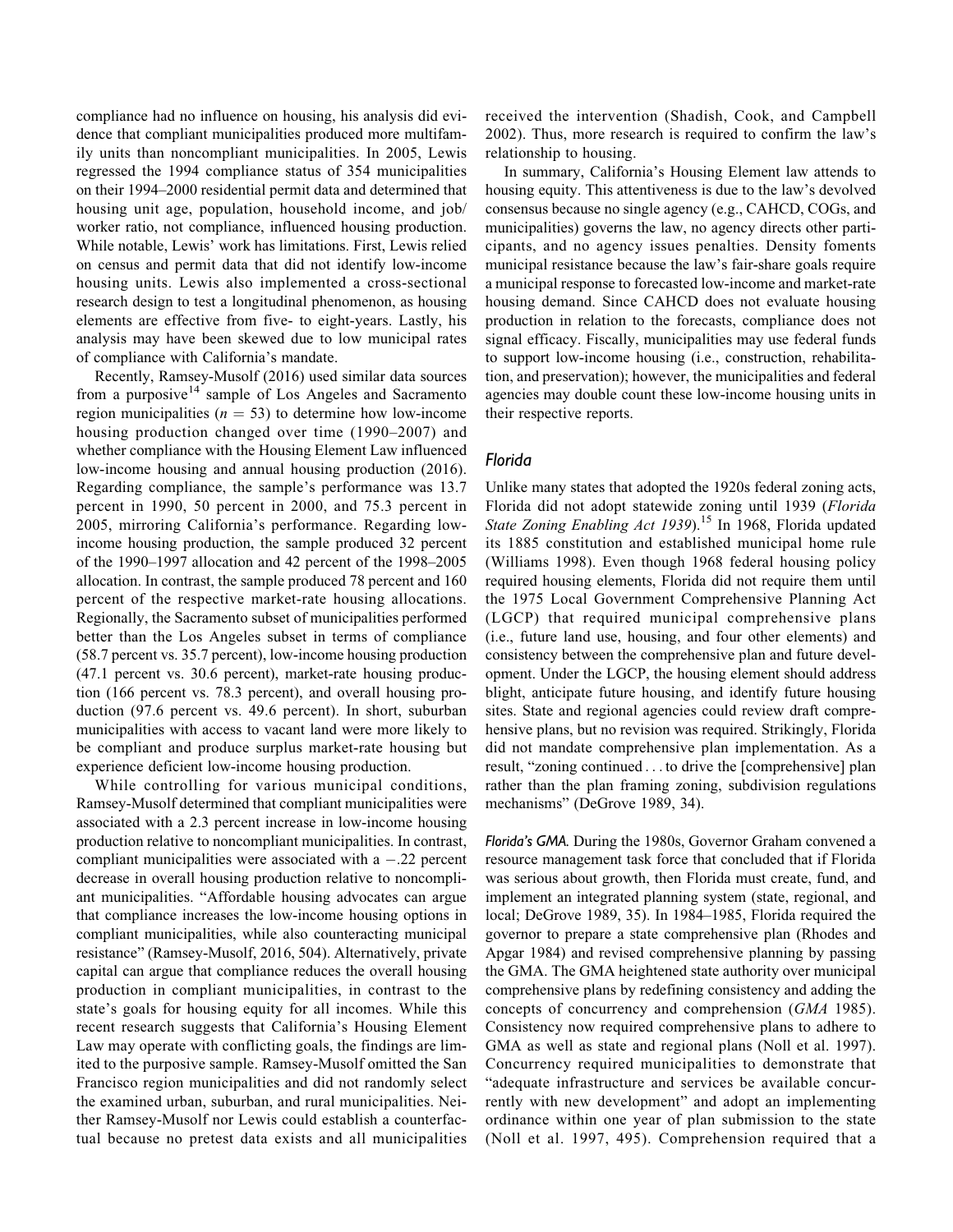comprehensive plan's required elements articulate the municipality's development vision.

Florida's implementation. To facilitate low-income housing, Florida's GMA required municipalities to integrate low-income housing into their overall housing production. Florida's Department of Community Affairs (FLDCA) managed the GMA and evaluated housing elements using a comprehensive set of agency rules. In Florida, a housing element must inventory municipal households (in comparison to the home county), substandard units, rental units (subsidized and nonsubsidized), group homes, mobile home parks, and current housing production. The housing element must analyze current and future demand, land availability, private sector housing activity, and municipal incentives (i.e., streamlined permitting, waived fees, federal, or state pass-through funds). Finally, the housing element must identify sites and infrastructure for low-income housing as well as the quantity of rehabilitated and preserved units.

Unlike California, Florida enacted penalties. Under the GMA, the FLDCA "may direct state agencies not to provide funds to increase the capacity of roads, bridges, and water and sewer systems in [non-compliant] local governments" (GMA 1985, Section 163.3134 (8)(a)). Plan updates (every five to seven years) would allow FLDCA to continually influence municipal planning (Frank 1985). In 1992, Florida adopted the Sadowski Affordable Housing Act to subsidize low-income housing construction, rehabilitation, and homeownership via real estate stamp taxes. In 1993, Florida established uniform methods for forecasting housing needs; however, Noll et al. identified multiple constraints: FLDCA's usage of existing and free data; the municipal desire that "a single number designate the housing need in a given year;" forecasts were not consistently integrated in plans; and lastly, forecasts made no fairshare attempt to distribute housing needs (Connerly and Smith 1996; Noll et al. 1997, 506).<sup>16</sup>

Evaluation of Florida's GMA. By 1991, nearly 75 percent of Florida's municipalities had adopted comprehensive plans with attendant housing elements. In 1993, Connerly and Muller evaluated "the potential and limits of state actions to stimulate local planning responsibility for affordable housing" (p. 186). The authors examined five municipal and five county housing elements to determine whether a significant number of people live in jurisdictions lacking "good housing plans" (p. 198). Using a broad, seven-component rubric of planning and public administration best practices, the authors gave the sample failing scores because the housing elements "lack[ed] the specificity and comprehensiveness" to address Florida's low-income housing crisis (p. 196). While the GMA's housing needs assessment only required a housing affordability analysis and a limited structural deterioration analysis, the authors faulted the sample for lacking any analysis of discrimination, neighborhood revitalization, or estimates of homelessness (1993, tables 11.1–11.3). In addition, the authors faulted local governments for not implementing allowable impact fees, tax increment finance, or state tax credits as housing subsidies.

As an early plan quality evaluation, Connerly and Muller's study has limitations. First, the authors did not analyze the state plan. Florida mandates vertical consistency between state, regional, and municipal comprehensive plans, so it was unclear whether deficiencies stemmed from a vague state plan or are local failures. Second, the authors compared municipal and county housing elements without recognizing that municipal and county processes are nonequivalent (Lobao and Kraybill 2005). Lastly, Florida's GMA takes a containment approach to development, so it may be unrealistic to expect future lowincome housing production without specific planning policies that address the political, fiscal, and technical aspects of low-income housing production (Downs 2004; Levine 1999; Scally 2013; Tighe 2012).

In 2014, Aurand examined the impact of housing element low-income housing policies on housing affordability. He determined that, on average, low-income policies increased from three policies per housing element (1988–1993; Connerly and Muller's study period) to five policies per housing element (1996–2004). Using ordinary least squares regression, Aurand determined that 1988–1993 policies were not associated with four measures of housing affordability, but the 1996–2004 policies were associated with decreases in homeowner cost burden and increases in affordable housing inventory. Even though Aurand found inconsistent associations, his analysis of lowincome housing policies suggests transactive planning—a mutual and longitudinal learning process in which municipal planners may have improved their housing policy implementation (Friedmann 1973). Alternatively, Florida's enforcement, funding, and (then) robust housing market may have also improved low-income housing policy implementation (Aurand 2014, 15).

In summary, Florida employed a hierarchal scheme in which the FLDCA, with regional inputs, determined housing element compliance but did not evaluate housing production. Even though Florida provides a low-income housing subsidy, Florida raids the trust fund ("Stop Raids on Housing Trust Funds" 2015; Schweers 2016). In addition, Florida's forecasts may not reflect changes in immigration, account for development cycles, or observe interactions between local and regional housing markets. Finally, Florida eliminated the FLDCA and rescinded many of FLDCA's rules in 2011. Thus, the accommodation of low-income housing is locally determined using various state housing programs but without state direction (e.g., no housing needs forecasts, no housing element updates, and no compliance assessment).

#### Illinois

Despite the impact of Burnham's 1909 Plan for Chicago, Illinois planning law does not coalesce around a unified planning doctrine.<sup>17</sup> A key factor has been the fear of domination by either Chicago or the state (Stroud 1943, 130). Between 1919 and 1921, Illinois adopted zoning, but master plans were not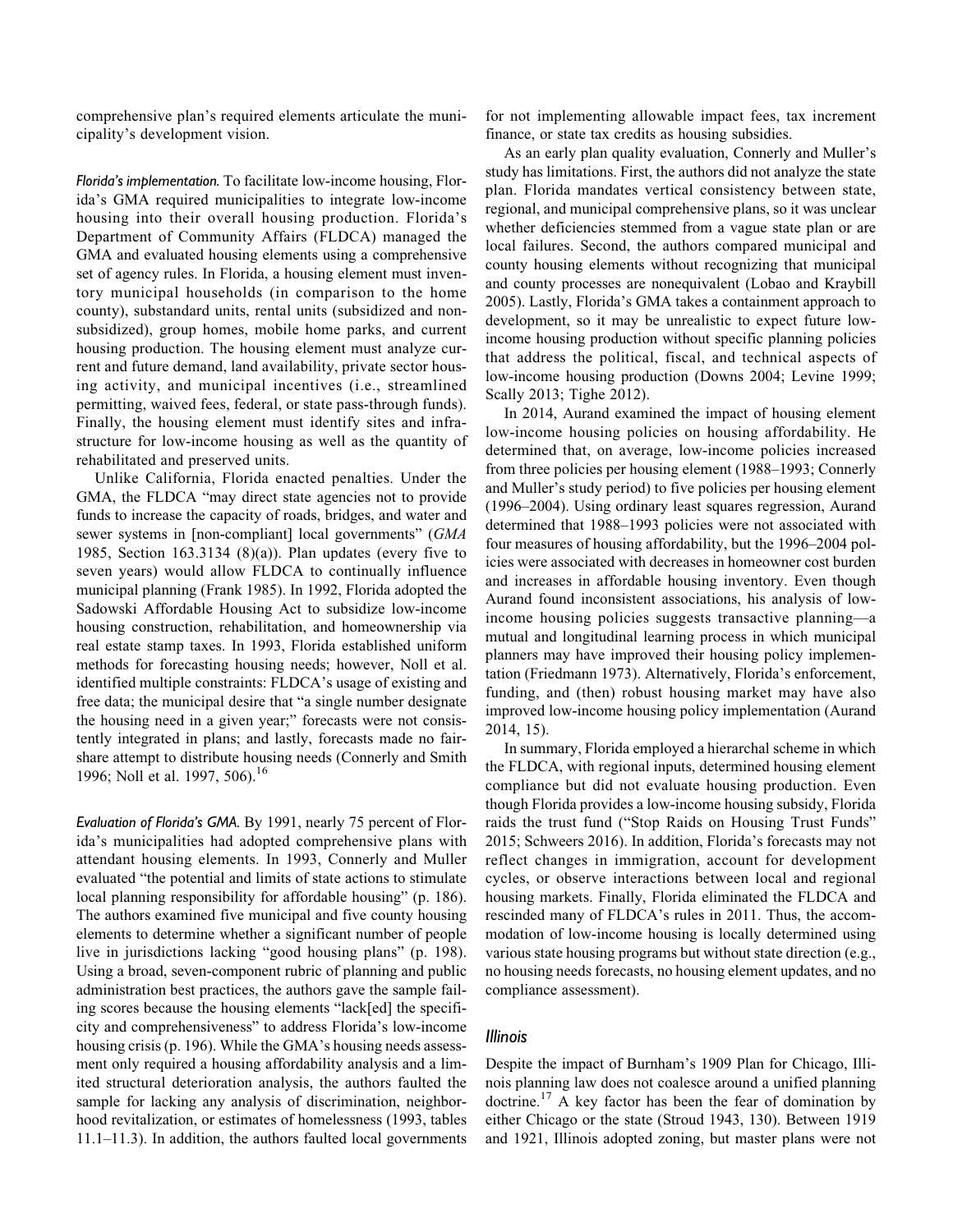required (Emmerson 1919, 278; 1921, 94). In 1961, Illinois authorized voluntary comprehensive plans (Illinois Compiled Statutes 1961). In the 1920s, the Illinois legislature first debated home rule; however, municipal home rule was not authorized until 1970 (Constitution of the State of Illinois 1970, Article VII, Section 6; Emmerson 1921, 306–308).

In 1999, the Illinois legislature's urban revitalization committee concluded that small, fast-growing municipalities lacked planning capacity. After three years of home rule debate ("Regular Session House Transcripts" 2000, 50–69; "Regular Session House Transcripts" 2001, 85-101), Illinois adopted the 2002 Local Planning Technical Assistance Act in order to encourage, fund, and develop model ordinances to promote comprehensive planning. The act operates as a planning assistance grant by outlining plan elements (e.g., land use, housing, transportation, and community facilities) but does not mandate content. Housing elements follow the federal model by documenting local and regional housing needs and identifying barriers to housing production; however, no implementation is required. If a municipality does adopt a comprehensive plan funded by this act, then the municipality must maintain consistency between the adopted plan and any land-use regulations and/or decisions for only five years after the plan's adoption (*Local* Planning Technical Assistance Act 2002, Section 30 (a)). In 2006, Chicago's Metropolitan Mayors Caucus and Metropolitan Planning Council advised municipalities to adopt comprehensive plans for legal protection. "If, unfortunately, the jurisdiction finds itself in court over land-use issues, having a comprehensive plan that explains the community's goals and future plans is an excellent defense" (Meck and Retzlaff 2006, 2).

Illinois' Affordable Housing Planning and Appeal Act (AHPAA). In order to address low-income housing, in 2003 Illinois passed the AHPAA. Proponents stressed that the AHPAA respected home rule, affected a small number of communities, and emphasized low-income housing planning ("Regular Session Senate Transcripts" 2003, 68–78). In contrast, opposing legislators objected to the act's penalties. The AHPAA "encourages counties and municipalities to incorporate" low-income housing into their housing inventory if the Illinois Housing Development Authority (ILHDA) annually determines that 10 percent of municipal inventory is not affordable to low- and moderate-income households (AHPAA 2004, Sections 10 and 20). Noncompliant municipalities must file an affordable housing plan with the ILHDA.

Illinois' implementation. To facilitate low-income housing, Illinois affordable housing plans must quantify the low-income units required for 10 percent compliance, identify potential construction sites, list any municipal incentives, and adopt one of three inclusionary goals (AHPAA 2004, Section 25). The inclusionary goals include 15 percent of new units as low income, a 3 percent increase in the municipality's overall low-income housing inventory, or 10 percent of the municipality's existing housing inventory. If ILHDA deems a plan compliant, then the plan is effective until the next assessment of municipal housing inventory. To counteract resistance, lowincome housing developers may appeal onerous approval conditions or permit denials to the State Housing Appeals Board. A municipality is protected from appeal only if it has filed an affordable housing plan and can demonstrate that the plan's implementation has increased low-income housing inventory  $(AHPAA 2004, Section 30(d))$ . In 2005, Illinois revised the AHPAA to authorize municipal land trusts, trust funds, and intergovernmental agreements to facilitate low-income housing; however, intergovernmental agencies cannot double count low-income housing units.

Evaluation of Illinois' Affordable Housing Plan and Appeal Act. In 2007, Hoch evaluated the AHPAA by asking: did this mandate shift local policy attention to affordable housing; were the mandate's justifications perceived as legitimate; and were the submitted affordable housing plans consistent, coherent, relevant, and committed? Surveying municipal planners and elected officials from municipalities that missed the act's initial deadline ( $n = 49, 59$  percent response rate), Hoch determined that 51 percent of respondents agreed that the AHPAA focused attention on affordable housing, 59 percent believed the AHPAA imposed an unfair municipal burden, and 76 percent believed the AHPAA made little economic sense. Regarding the AHPAA's goals to reduce the jobs/housing mismatch, increase residential and economic diversity, and reduce traffic congestion, 41 percent, 38 percent, and 28 percent of respondents, respectively, agreed with those justifications. Using plan quality methods on thirty-six plans, Hoch determined that 97 percent complied with the AHPAA, 47 percent discussed local market conditions, and a scant 14 percent documented commitments to low-income housing. Several municipalities disputed the ILHDA assessment: "Home rule municipalities claimed the law did not apply to them" (p. 93).

Hoch concluded, "despite skepticism and resentment, most localities did prepare affordable housing plans ... [and focused] attention on the unpopular affordable housing issue" (p. 96). He also believed that these "mediocre" plans would neither alter perceptions nor guide planning practice (pp. 96, 98). However, did any of those mediocre plans increase lowincome housing production in the subsequent years? Unfortunately, there are threats to the study's validity and replication. Hoch's sample consisted of "noncompliant jurisdictions without an adopted affordable housing plan" (p. 88); thus, these municipalities may not represent the population, suggesting selection bias. Regarding replication (and important to plan quality evaluations), Hoch neither operationalized his conceptual model (i.e., consistent, coherent, relevant, and committed) nor provided a protocol that guided his decisions (p. 89).

In summary, Illinois employs a hierarchal scheme in which the ILHDA manages the AHPAA by assessing affordable housing plans and low-income housing inventory (AHPAA: 2013 Non-exempt Local Government Handbook 2013). While the AHPAA does not specify forecasts or densities, the law provides a simple metric for assessing low-income housing (10 percent of housing inventory) and three inclusionary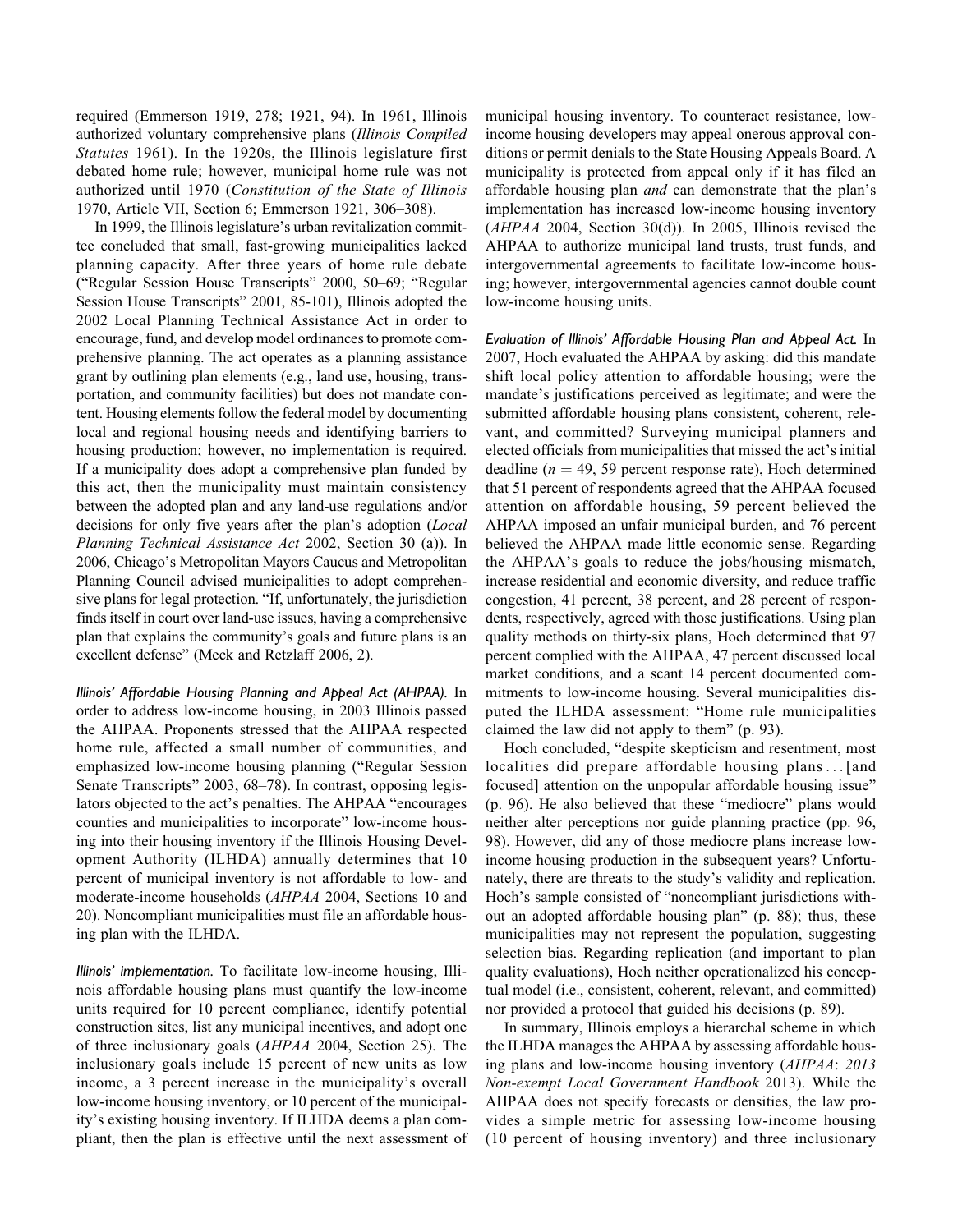housing goals for municipalities to adopt. Fiscally, Illinois municipalities may create trusts for reducing costs. To counter municipal resistance, an appeals board administers penalties; however, the lingering issue of home rule persists. In 2013, Illinois revised the AHPAA, potentially weakening its influence. First, the ILHDA will update assessments every five years based on decennial census data. Second, the appeals board members, appointed by the governor, no longer have expiring terms.

#### Minnesota

In Minnesota, the state guards its sovereignty. In 1895, Minnesota allowed all municipalities to create home rule charters as long as charters remained "in harmony with and subject to the constitution" (Chapter 4 1895). In 1913, Minnesota granted zoning authority to municipalities with populations greater than 50,000 persons (Chapter 98 1913; Chapter 410 1913). By 1929, Minnesota had expanded zoning authority to municipalities with populations greater than 10,000 persons or operating with a home rule charter (Chapter 176 1929). By 1933, fourteen municipalities had adopted zoning, which covered nearly 90 percent of Minnesota's urban population (Knauss 1931, 26; 1933, 12, 35). Because no state agency had sufficient territorial scope, Minnesota adopted several regional planning laws to influence municipal development (Regional Planning Act 1957; Regional Planning Board 1965; Regional Development Act 1969). Under regional planning, the governor appointed the executive director, the regional commission, and any number of ex officio members.

To encourage local planning, in 1965 Minnesota adopted the Municipal Planning Act to grant planning, zoning, and subdivision authority to municipalities; to allow planning departments and advisory planning boards; and to authorize comprehensive plans (Municipal Planning Act 1965, Section 2, sbd. 5). To manage the seven-county Minneapolis and St. Paul region, in 1967 Minnesota established the Metropolitan Council (Council) to coordinate planning and development. Subsequently, the region's municipalities were required not only to submit their comprehensive plans to the Council but also any requests for federal funds. In 1975, the Minnesota legislature allowed the Council to suspend (up to twelve months) any comprehensive plan that conflicted with Council priorities.

Minnesota's Land Use and Planning Act (LUPA). In 1976, Minnesota passed the LUPA to require municipalities in the Twin Cities region to adopt comprehensive plans (LUPA 1976). Under LUPA, comprehensive plans must examine land use (e.g., housing element), public facilities (e.g., transportation, sewer, and open space), implementation (e.g., zoning, housing, capital improvements), and, if applicable, urbanization. Urbanization plans specify the sequence of capital improvements for new development. As a carrot, LUPA funded up to 75 percent of a comprehensive plan's cost (via Section 701 funds). As a stick, no plan implementation could occur prior to Council review, and the Council could sue municipalities with comprehensive plans that departed from the Council's priorities. Within nine months of Council review, the municipality must adopt the plan (effective until 1990, with subsequent fiveyear updates) and maintain consistency between the plan, zoning, and subdivision regulations.

Minnesota's implementation. To address low-income housing needs, the Council established a fifteen-member, modestcost housing advisory committee (consisting of elected officials, builders, consumers, and financial specialists) to develop residential development standards. The committee recommended that housing elements should "identify sufficient land to accommodate the communities' [fair-] share of the region's need for low- and moderate-income housing" (Determining Affordable Housing Need in the Twin Cities 2011-2020 2006, 2). To facilitate low-income housing, Minnesota required municipalities to set aside high-density land to directly allow multifamily housing and indirectly encourage low-income housing.

Evaluation of the Twin Cities' LUPA. Citing that nearly 161,000 regional households were rent burdened or resided in substandard housing, Goetz, Chapple, and Lukermann evaluated LUPA's impact on low-income housing (2003, 214). The authors asked, how did comprehensive plans facilitate modest-cost housing, did planners and/or developers make sufficient efforts to build low-income housing, and did municipalities downzone land originally set aside for future low-income housing? Of the region's 144 municipalities, the authors examined housing elements from twenty-five suburban municipalities that experienced high population growth and had access to developable land. The authors determined that 1975–1990 housing elements facilitated low-income housing by implementing at least four planning techniques: planned unit developments<sup>18</sup> (PUDs, 75 percent), increased density (58 percent), reduced unit sizes (58 percent), and tax increment subsides  $(8 \text{ percent})$ .<sup>19</sup> From 1990 to 2003, housing elements employed at least two planning techniques: PUD (59 percent), tax increment subsides (25 percent), increased density (19 percent), and reduced unit sizes (12 percent).

According to the interviews ( $n = 41$ ), planners added accessory dwellings, reduced lot sizes, zoning variances, and fee waivers to the list of planning techniques. One planner suggested that the weak relationship between the housing element and low-income housing was due to politics: "Council members that may have worked on these things are not necessarily the same ones as we have today ... [since] a housing plan adopted in one year is not necessarily embraced by" a subsequent council (Goetz, Chapple, and Lukermann 2003, 220). When queried about planning techniques, another planner responded, "I couldn't have told you that was in the plan. Sounds like one of those great consultant ideas" (Goetz, Chapple, and Lukermann 2003, 220). Goetz et al. concluded that planners "generally failed to take initiative in monitoring and promoting ... [low-income housing] through regulatory or political means" (Goetz, Chapple, and Lukermann 2003, 220). The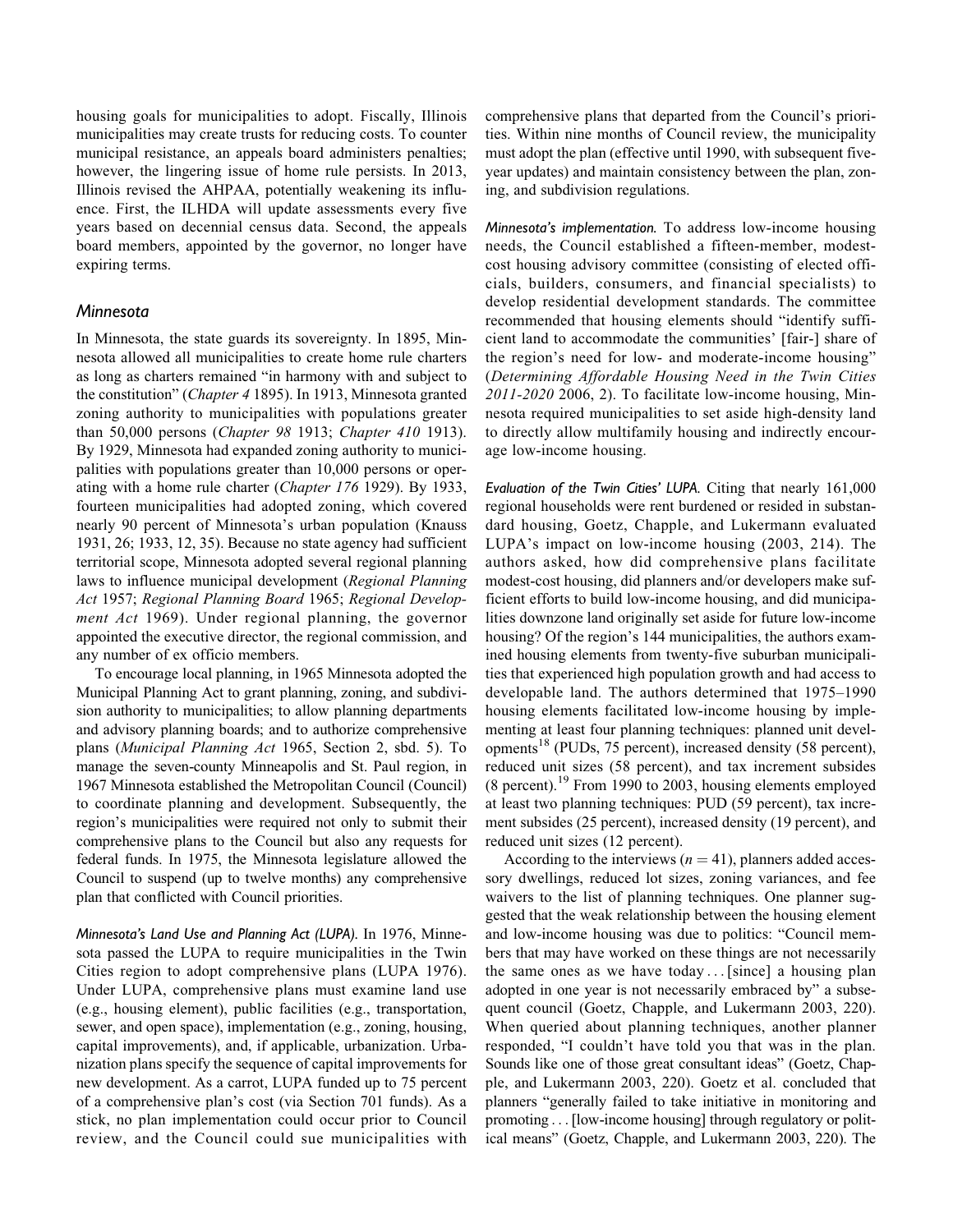low-income housing developers identified land availability as their primary obstacle to low-income housing production, followed by neighborhood opposition, zoning regulations, and municipal support. As a result, the developers would not "work in communities where ... [they were] not wanted" (Goetz, Chapple, and Lukermann 2003, 221). In contrast to Goetz et al., the developers valued planners' efforts: "City staff 'pushed on the Met Council and lobbied the Minnesota Housing Finance Agency for tax credit designation ... MHFA tax credits was critical ... couldn't have done it without them ...' [while another developer] credited city staff with trying to 'help with elected officials and countering neighborhood opposition'" (Goetz, Chapple, and Lukermann 2003, 221).

Regarding the availability of high-density land, Goetz et al. examined roughly 7,460 parcels (8,590 acres), compared each parcel's 1980 and post-2000 land-use designation, and then determined that only 22 percent of parcels remained high density. The municipalities downzoned 38 percent of high-density parcels to low- or medium-density parcels, shifted 17 percent to nonresidential uses, and converted 16 percent to PUD. The authors conducted site visits, examined local rents, and then estimated that for every 100 acres originally set aside for highdensity housing in 1980, roughly 5 acres *may* contain new lowincome housing (p. 223); however, this estimate cannot be verified because no database links the original parcels with low-income housing units.

While Goetz et al. provided a constructive methodology for conducting regional housing element analysis and their sample reflected cities with growing populations, some issues remain. In 1995, the voluntary Livable Communities Act (LCA) supplemented LUPA. The LCA required municipalities to provide a one-to-one match for any Council funds designated for infill development that prioritized rehabilitated, preserved, and mixed-income housing. Therefore, municipalities may have decided to pursue LCA rather than LUPA. In addition, the authors did not consider the deeper impact of the Council ceasing fair-share allocations (2003, 216). The cessation may have allowed municipalities to operate without an external requirement for low-income housing and, thus, focus solely on their own self-interest. Lastly, this twenty-five year evaluation maintained clear bookends (1976 and 2001), but it, suffered from periodicity, as the intervening years were unexamined. Thus, we can only surmise the municipal decisions regarding the downzoning of high-density land.

In summary, Minnesota's LUPA advanced low-income housing under a hierarchal scheme that permitted the Council to direct municipal land use via planning grants, compliance reviews, and lawsuits. Due to the absence of federal funds and shifts in housing priorities,<sup>20</sup> Council hierarchal command shifted to governance ("a system of cooperation"), creating a vacuum wherein municipal self-interest usurped regional needs (Vogel and Nezelkewicz 2002, 108). For example, Goetz et al. identified PUDs as the primary planning technique facilitating low-income housing. When developed in the mid-1960s, PUDs allowed "developers to mix land uses, housing types, and densities" when development may have involved multiple parcels with multiple participants (Meck 2002, 8–76). However, PUDs became "contract zoning" occurring between the landowner and municipality at the exclusion of neighbors and the region (Babcock 1966, 11). Thus, LUPA would facilitate low-income housing if developers secured high-density land, the PUD included low-income units, and the proposal received municipal approval. In the period since Goetz et al.'s research, Minnesota eliminated the modest-cost housing advisory committee during a revision of the Council's authority over comprehensive planning (Metropolitan Land Planning Act Modifications 2007).

#### **Discussion**

To support the argument that states should strengthen housing elements to increase low-income housing production, this review examined federal planning interventions, Section 701 planning grants and empirical housing element research. Regarding federal interventions, Gordon's (1974) federalism typology provides a helpful lens (p. 47–49). Expansive federalism (1920s–1930s) simultaneously constructed limited public housing and encouraged states to allow municipalities to adopt local planning policy. Cooperative federalism (1940s–1950s) underwrote suburban homeownership, central city urban renewal, and municipal planning assistance. Creative federalism (1960s) recognized housing inequality by requiring municipalities to address exclusionary zoning via housing elements. New federalism (1970s) shifted low-income housing responsibility to states and regions (e.g., mandates, fair share, and AHOP), municipalities (e.g., housing elements, block grants, and housing assistance plans), and households (e.g., demandside housing vouchers). Devolution (1980s) signaled the retreat of federal leadership and fiscal support. Currently, under neoliberalism (less government), no new federal expenditures for low-income housing are foreseen, as the preferred tools are vouchers and tax credits; however, HUD's new rule on AFFH holds promise.

To increase low-income housing, states should heed the lessons of Section 701 by recognizing that a planning mandate may only produce plans. However, low-income housing production requires three factors: clear rules that are easily interpreted by developers, housing advocates, and planners (Bratt 2012; Knaap et al. 2007; Mitchell 2004; Talen and Knaap 2003; Veazey 2008); strong political will to place lowincome housing on the local/regional agenda (Basolo 1999b; Landis and McClure 2010; Mallach 2009; Mueller and Schwartz 2008; Mukhija et al. 2010; Scally 2013); and consistent subsidies that allow low-income households to live without financial hardship (Defilippis and Wyly 2008; Goetz 2002; McClure 2004). Under Section 701, Congress fiscally supported the creation of municipal planning (clear rules). Congress then required municipalities to create housing elements to address local and regional housing needs (political will), but it did not provide subsidies to support the planned low-income housing. Concurrently, states enacted housing mandates to focus municipal attention on low-income housing. However,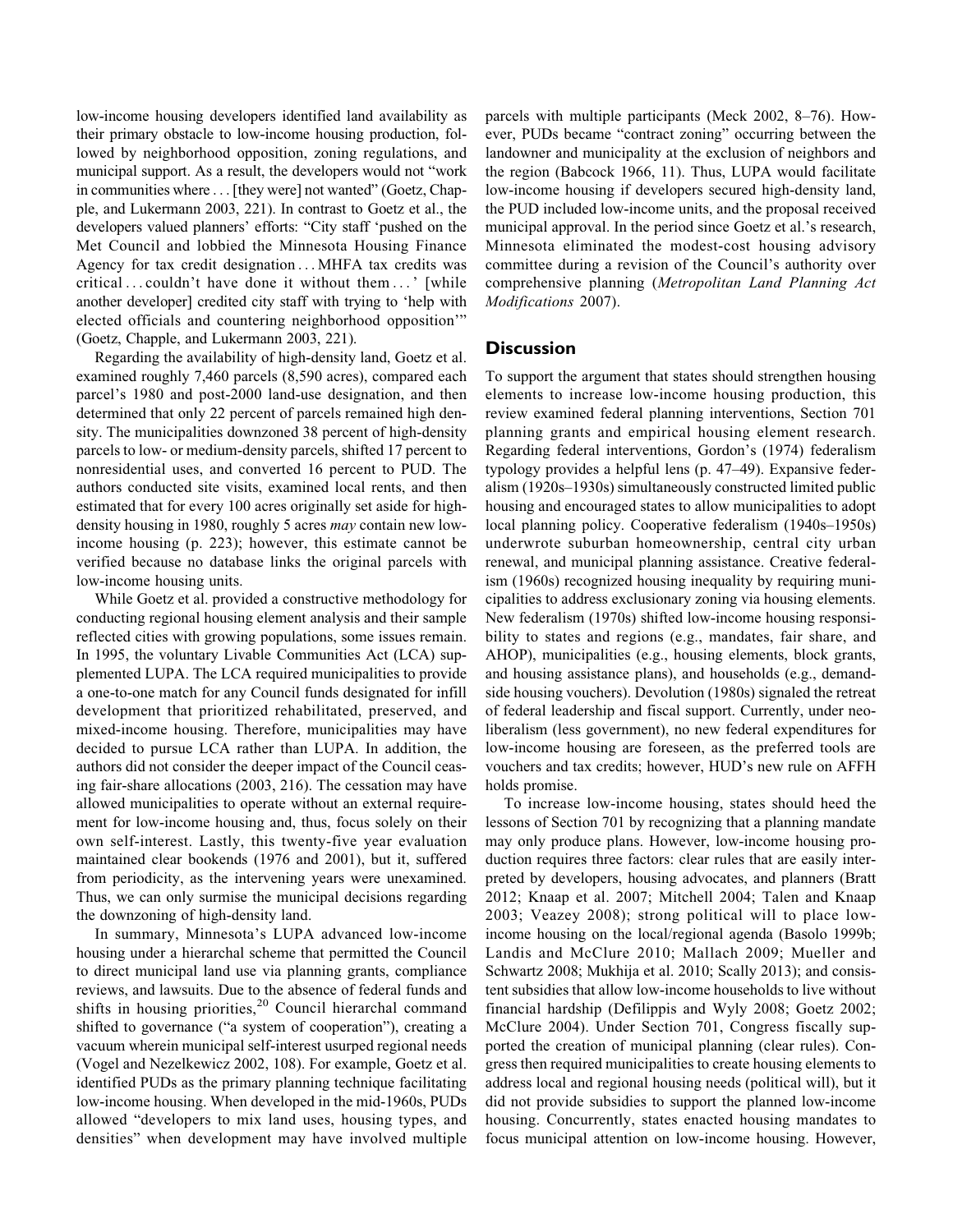Table 1. General Plan and Housing Element Conditions for California, Florida, Illinois, and Minnesota.

|           | Zoning<br>Granted<br>State to Cities?            | General<br>Plan | General<br>Plan<br>Required? Reviewed? | General<br>Plan<br>Update?      | Housing<br>Element<br>Reguired? | Low-Income Housing<br>Needs Methodology?                            | <b>Housing Element</b><br>Reviewed?                                | <b>Housing Element</b><br>Update?                                   |
|-----------|--------------------------------------------------|-----------------|----------------------------------------|---------------------------------|---------------------------------|---------------------------------------------------------------------|--------------------------------------------------------------------|---------------------------------------------------------------------|
| CA        | 1917                                             | Yes             | No                                     | No.                             | Yes                             | Housing needs<br>stratified by<br>household income                  | By state agency                                                    | Every five to eight<br>years                                        |
| FL.       | 1920 by<br>individual<br>city, 1939<br>statewide | Yes             | Yes                                    | Every five<br>to seven<br>years | Yes                             | Overburdened<br>renters and<br>homeowners                           | Indirectly by state<br>agency                                      | With general plan<br>update                                         |
| IL.       | 1919–1921<br>statewide                           | No.             | No.                                    | No.                             | Suggested                       | 10% of existing<br>housing inventory                                | Housing element, no;<br>affordable housing<br>plan by state agency | Housing element, no;<br>affordable housing<br>plan every five years |
| <b>MN</b> | 1921 for large<br>cities, 1929<br>statewide      | Yes             | Yes                                    | Yes                             | Yes                             | LUPA does not<br>calculate need.<br>LCA negotiates<br>with the city | Indirectly by state<br>agency                                      | With general plan<br>update                                         |

Source: Chapter 734 (1917), Chapter 292 (1919), Chapter 217 (1921), Chapter 176 (1929), Florida State Zoning Enabling Act (1939), Conservation and Planning Act (1947), Housing Element Law (1967), LUPA (1976), Growth Management Act (1985), Livable Communities Act (1995), General Plan Guidelines (2003), AHPAA (2004), Emmerson (1919, 278; 1921, 94), and Wright (1952). LUPA = Land Use and Planning Act; LCA = Livable Communities Act.

the examined research illustrates the uneven performance of these mandates because states overemphasized compliance with state laws rather than the production of low-income units.

California, the first state to mandate housing elements, employs an elaborate fair-share scheme that stratifies housing needs by income in order to create regional housing equity. California scaffolds housing elements with vertical consistency to ensure that daily municipal zoning implements long-term state goals; however, California does not provide a consistent subsidy and the Housing Element Law's measurable outcome is a plan not evidence of a constructed housing unit. Florida was late to adopt zoning and comprehensive planning, but GMA compensated by requiring municipalities to adhere to state and regional priorities. In addition, Florida provides housing subsidies (i.e., carrots) and penalties (i.e., sticks); however, its measurable outcome is a plan that addresses housing affordability not housing production.

The Illinois AHPAA is exemplary in terms of legal clarity, forecasts (10 percent of housing stock), trusts (i.e., carrots), and penalties (i.e., sticks). However, home rule foments competing visions of planning and housing. Again, Illinois' measurable outcome is a plan that is evaluated for compliance with AHPAA. Minnesota implemented a regional fair-share scheme that allowed its Metropolitan Council to impose authority over municipalities. Under LUPA, municipalities were required to set aside high-density land for future low-income housing production. However, the cessation of Section 701 funded forecasts, legislative tinkering reduced Council authority to governance, and municipalities did not restrict high-density land for either multifamily and/or low-income housing. Under LUPA as well as the other examined states, Table 1 illustrates that the measurable outcomes are plans not low-income housing units.

Despite these uneven performances, this article argues that states should take the lead in providing low-income housing by reforming state housing policy and home rule. Regarding housing policy, a fair-share mandate would provide a floor on which municipalities could build on, instead of fragmented municipal prescriptions. States can design housing policies that are germane to their social, economic, and cultural values and recognize a state's unique geographic features. Most importantly, the state's housing policy should evaluate plans and housing units. Regarding home rule, the constitution is silent on municipal power. To that end, states grant municipalities autonomy. Thus, any reduction of autonomy would serve to reduce municipal resistance to housing equity. To be clear, these state actions would be controversial.

Recently, California's Governor Brown Jr. attempted to revise the state's housing development process by introducing builder's remedies, as supported by recent scholarship (Reid, Galante, and Weinstein-Carnes 2016). If a housing project contained a minimum proportion of low-income housing units and a municipality denied the project, then the builder could circumvent California's environmental laws and secure a permit from CAHCD. Unfortunately, the proposal neither reformed the state's housing mandate nor provided any fiscal incentives but only antagonized labor, environmentalist, housing activists, and municipalities (Dillon 2016). To gird stronger state mandates for housing elements, states must revise their state mandate and not rely on shortsighted measures. Due to HUD's new fair housing rule, states have an opportunity to commit to wholesale reform to the state's housing policy because every consolidated plan requires an accepted AFH. When creating the state-level AFH, states must take into account local knowledge and data that identify impediments (e.g., land use, zoning) to fair housing choices (AFFH Rule Guidebook 2015, 49). Thus, states can no longer ignore impotent state housing policy as well as exclusionary municipal zoning.

To support the adoption of fair-share housing schemes, states should also consider the recent US Supreme Court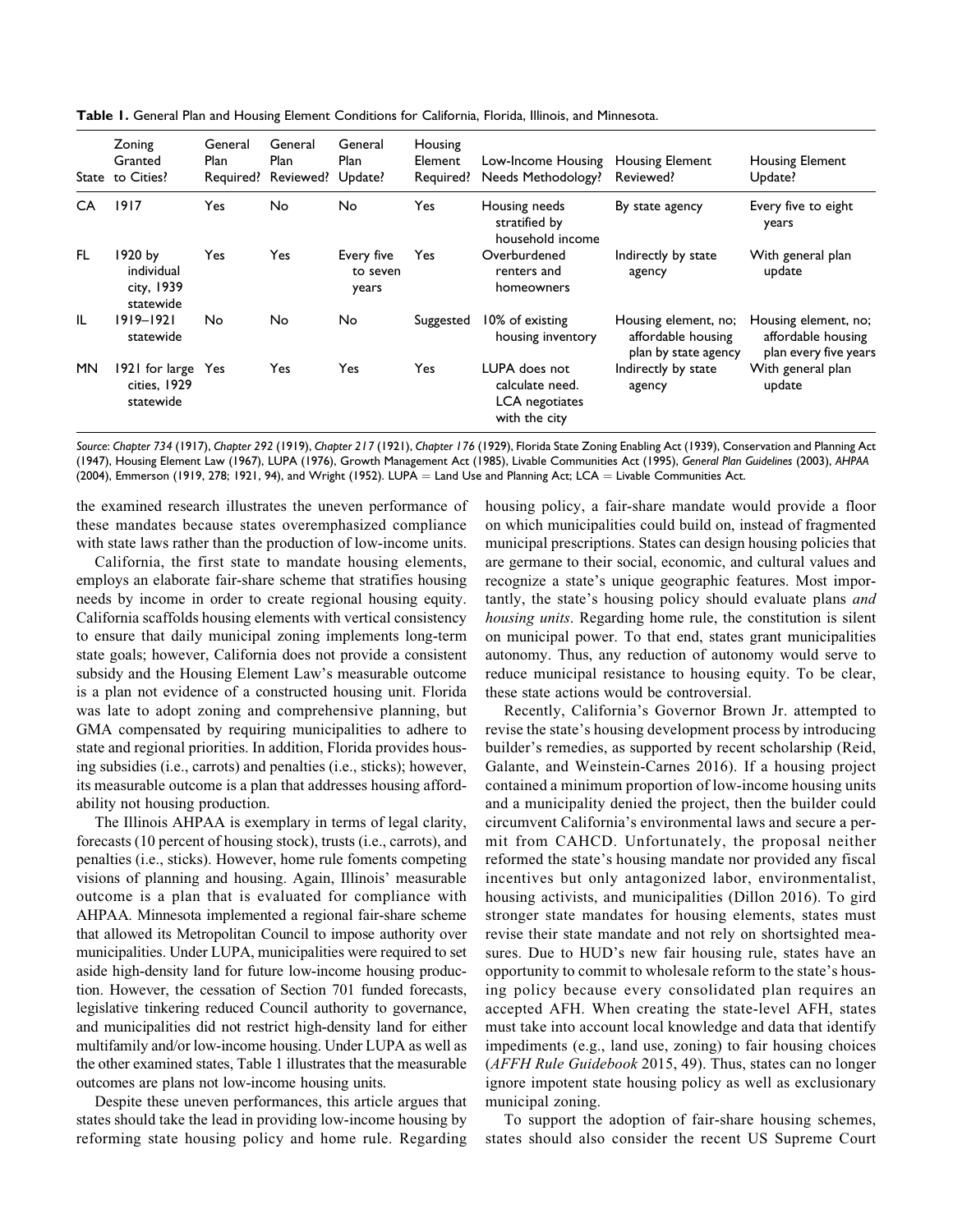decision on disparate impact. Disparate impact is a practice that has discriminatory effect, which, predictably results in a negative impact on a group of persons or creates, increases, reinforces, or perpetuates segregated housing patterns because of race, color, religion, sex, handicap, familial status, or national origin, even if the practice was not motivated by discriminatory intent ("Title 24: Housing and Urban Development, Part 100: Discriminatory Conduct under the Fair Housing Act" n.d.). In 2008, Inclusive Communities, Inc., charged that Texas' method for distributing low-income housing tax credits perpetuated segregated housing patterns because Texas allocated "too many tax credits... in predominantly black inner-city areas and too few [credits] in predominantly white suburban neighborhoods ("Texas Department of Housing and Community Affairs v. Inclusive Communities Project, Inc." 2015, 1). In 2015, the court held that the disparate impact claim was cognizable under the Fair Housing Act and directed Texas to eliminate the offending practice, rather than impose racial quotas.

While low-income households are not a protected class, HUD clarifies that:

It is not HUD's intent to use the AFFH rule to expand the characteristics protected [by the Fair Housing Act ... However, HUD must] administer its housing and urban development programs – that is, programs that target assistance to low-income persons—in a manner to affirmatively further fair housing. Accordingly, it is entirely consistent with the Fair Housing Act's duty ... to counteract past policies and decisions that account for today's racially or ethnically concentrated areas of poverty or housing cost burdens and housing needs that are disproportionately high for certain groups of persons based on characteristics protected by the Fair Housing Act. Preparation of an AFH could be an important step in reducing poverty among groups of persons who share characteristics protected by the Fair Housing Act ... . In addition, a large body of research has consistently found that the problems associated with segregation are greatly exacerbated when combined with concentrated poverty. (US Department of Housing and Urban Development 2015, 43)

Thus, a state that adopts a fair-share scheme to reduce the concentration of low-income households and increase the households' access to housing, employment, and educational opportunities should be consistent with HUD's implementation of the Fair Housing Act.

While critics may contend that reliance on state housing policies creates fifty visions for housing, all states currently implement unique visions for education, health care, and environmental law. Furthermore, housing policy that may be successful in California may not be replicable in Florida, Illinois, or Minnesota due to California's values, geography, and legislative framework. Uniqueness does not diminish the potency of a state policy but may aid the policy's adoption. The challenge in strengthening low-income housing policy is that any mandate will undergo scrutiny that will argue against entitlements in favor of smaller government. However, the need for low-income housing persists, as do state laws requiring housing elements.

Theoretically, the best option for planners is an equitable approach that implements fair-share housing production. Under incrementalism, planners may fine-tune existing laws, but as demonstrated by Section 701, fine-tuning may encourage mission creep. Collaborative paradigms hold promise, as this approach brings different actors to the table; however, what measure ensures that powerful actors remain voluntarily committed to unpopular initiatives? Reflecting Habermas, planners can communicate issues (e.g., plans, meetings, and direct dialogue) in order to raise awareness and develop cohesive strategies. The nomenclature shift from subsidized to low-income, to affordable, to workforce, and now to life cycle housing evidences this approach (Goetz 2008). Unfortunately, communication alone may not ensure acceptance.

In the end, many states require both comprehensive plans and housing elements; unfortunately, those housing elements may not address low-income housing. However, a mandatory fair-share approach may be equitable and successful, as it would require municipalities to use their housing elements to plan for low-income and market-rate housing production. This approach would also require that states evaluate subsequent housing production. To increase low-income housing inventory, a state's housing mandate must harness market-rate housing to low-income housing production, as noted by HUD (AFFH Rule Guidebook 2015, 124–25, 129–30). Planners recognize that many communities desire quality housing since many households engage with the private sector to secure such housing. The private sector, in its pursuit of profit, will always cater to market-rate demand. This approach, based on inclusionary principles, would use private capital to correct a market failure, rather than relying solely on a government solution. The implementation of these principles will require reforming state housing policy to ensure that households from all incomes in a community have decent homes. Thus, I suggest the following state reforms to increase low-income housing production.

## A Proposal for Reforming State Housing Policies

Goals. The Housing Act of 1937 called for eliminating unsafe housing, eradicating slums, reducing unemployment, and stimulating business activity. The Housing Act of 1949 called for a "decent home and suitable living environment for every American family" (Housing Act of 1949). California recognizes that housing is a vital statewide goal and enlists the participation of government and the private sector. California also declares that low-income housing requires the cooperation of all levels of government. States should declare that all governments have a responsibility to use their vested powers to address the housing needs of all economic segments. Unlike the 1937 Housing Act, the goal of state housing policy should be equitable housing production not job creation.

Governance. A single agency must govern state housing policy. The empirical research suggests that every municipality must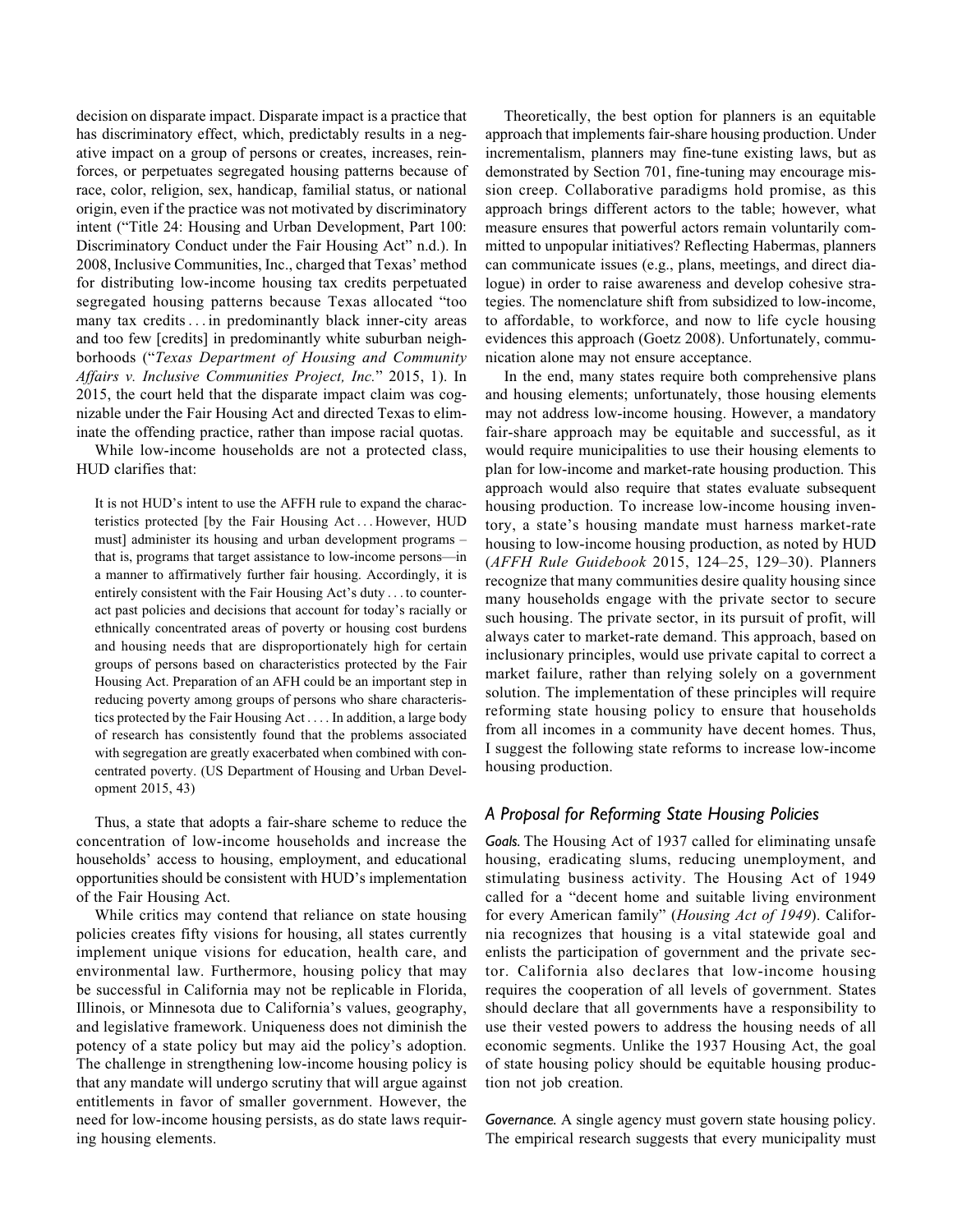have an adopted housing element or affordable housing plan. Updates should occur every five years, with state and regional agencies providing housing projections based on each municipality's general plan, zoning, and housing production capacity. Updates should also occur by region so that state and regional agencies can ascertain housing market performance. As in California, Florida, and Illinois, state agencies should provide annual reports on municipal compliance to the housing policy. Lastly, state policies and procedures must be clearly written and simple enough for senior and assistant planners to manage housing element creation and revision.

Compliance. State agencies, with regional agency input, should evaluate housing elements for compliance with state policy. The definition of compliance must include an assessment of the housing element and housing production. Before a state agency approves a housing element for years six through ten, the state agency should assess the municipality's housing production for years one through five. For municipalities with deficient low-income housing production, their housing policies and programs should be modified to include multifamily housing as a "by right" land use, as found in California (Housing Element Law 1967, Section 65589.4). Adherence to fiveyear updates would allow other interested parties (e.g., other agencies, housing advocates, and residents) to mitigate exclusionary behavior. If a municipality wishes to be a region's favored quarter, then it must make and prevail in its argument (Babcock 1966, 149).

Forecasting. Any forecast should be limited to no more than five years and require municipalities to provide an annual assessment of housing activity (e.g., construction, rehabilitation, preservation, and demolition). Under California's climate change law, housing elements are now effective for eight years. This time frame is too long, since forecasts and projections may lose accuracy over extended periods (Myers 2002; Myers, Pitkin, and Park 2002). In addition, the definition of low-income housing may need to shift, depending on the state's housing prices. In Illinois, low-income households earn 0–80 percent of HUD's AMI. In California, low-income households earn 0– 120 percent of HUD's AMI.

Florida, California, and Illinois differ in their allocation strategies. Florida specifies a quantity of cost-burdened owners and renters. California's multiyear allocations roughly specify that 60 percent of new housing should be low income and 40 percent should be market rate. Illinois specifies that of 10 percent of municipal housing inventory must be low income. Of these approaches, Illinois' metric is the easiest for politicians and advocates to understand and for planners and builders to implement. However, few studies have evaluated housing allocations and housing units due to a lack of accurate housing data.

Penalties. To encourage municipal participation, laws must contain both carrots (i.e., funding, technical assistance) and sticks (i.e., penalties). A penalty also means that a state agency has decided on an acceptable metric for determining program success (e.g., greater than 50 percent, 75 percent, or 90 percent of the housing forecast or allocation). Florida may withhold funds for capital projects, revenue sharing, and/or CDBG. In Illinois, developers denied a permit might appeal to a housing court. In California, the state takes a lawsuit approach in which a lowincome householder must prove that he or she is negatively impacted by municipality's housing policies. Another option is that states could suspend the issuance of building permits in noncompliant municipalities. Under permit suspension, a municipality's financial, insurance, and real estate actors would create pressure for corrective municipal action. This author also proposes suspension of property and sales taxes disbursement until demonstrations of progress on low-income housing production.

Density. For municipalities located in urban, suburban, and rural locations, states must establish a minimum overall density for these jurisdictions. These defaults can ensure that municipalities allow a mix of housing choices. California, Illinois, and Minnesota require municipalities to identify sites/densities for future low-income housing. California also designates default densities that reflect each municipality's spatial location (e.g., urban—thirty dwelling units per acre, suburban—twenty dwelling units per acre, or rural—ten dwelling units per acre) if a municipality forgoes a sites/density analysis. To ensure that future density is consistent with an adopted general plan, each state should require horizontal consistency between the general plan's land use and housing elements and vertical consistency between the general plan and zoning code.

A planning technique that increases density is the density bonus, which allows developers to increase the density of any housing project when the project includes units set aside for low-income housing (10–20 percent). Fiscally, the bonus units should provide an internal cross-subsidy to finance low-income housing units. In 1979 and 2006, California and Florida, respectively, adopted bonus density laws. This planning technique is "politically appealing because it requires no financial subsidies from local or state governments and allows private developers to act in their own self-interest" (Johnston et al. 1989, 49).

Finance. While states cannot print money, they can adopt linkage fees to subsidize low-income housing. Florida supports an affordable housing trust fund with real estate stamp taxes. Currently, Illinois and California allow municipalities to adopt inclusionary housing programs; however, states could adopt a statewide mandatory inclusionary housing program to increase and finance low-income housing production (built on-site, offsite, or developers pay an in-lieu fee; Wheaton 2008). A statewide program would reduce the fragmented implementation of municipal inclusionary housing (Calavita and Grimes 1998; Schwartz and Johnston 1983). States would set a regional in-lieu fee (i.e., impact fee or growth share) and program implementation would move with the market (Burge and Ihlanfeldt 2006; Mitchell 2004). In-lieu fees, collected as onetime funds, would subsidize new and/or rehabilitate low-income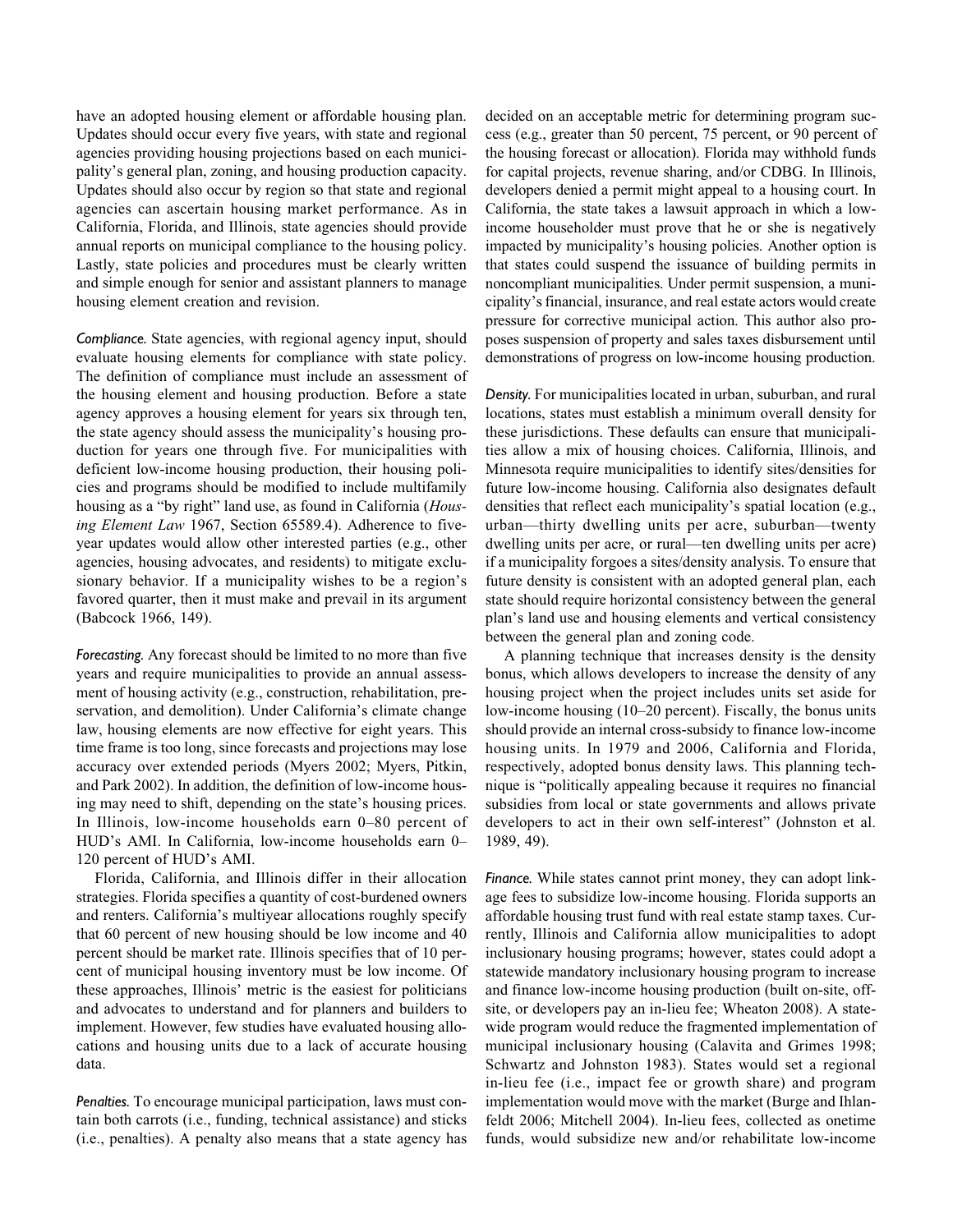housing (Mukhija et al. 2010; Schuetz, Meltzer, and Been 2009). Any housing unit touched by such funds should be affordable for thirty to forty-five years; if sold or refinanced, then the state should reset the program clock. In addition, the state or any nonprofit should have the first right of purchase, with covenants regarding the rate of appreciation. Preservation of existing units should involve federal sources (pass-through funds from public housing authorities; Kleit and Page 2008).

Conclusion

In 1967, Congress created the housing element to address housing equity. This literature review found uneven performances of housing elements in California, Florida, Illinois, and Minnesota because these states mandated the planning process but did not evaluate subsequent housing production or provide a consistent subsidy. To increase low-income housing production, this review argues that states can counteract "home rule" resistance in the absence of consistent federal funding. This article outlines reforms (process and outcome) so that states can usher in equitable production of low-income and marketrate housing. In truth, passage of any state low-income housing law will not be easy. However, evidence (e.g., federalism, Section 701 planning grants, and scant housing element research) suggests that planners must do more than attend to and plan for low-income housing needs.

## Appendix

Table A1. Comprehensive Planning and Housing Element Requirements by State.

|           | State Statute                                                                                                                                                                                                   | Comprehensive<br>Plan Required? <sup>a</sup> | Housing Element<br>Required? |
|-----------|-----------------------------------------------------------------------------------------------------------------------------------------------------------------------------------------------------------------|----------------------------------------------|------------------------------|
| AL        | Alabama Code, Title 11, Chapter 52, Section 8                                                                                                                                                                   | Yes                                          | No                           |
| AK        | Alaska Statutes, Title 29, Chapter 40, Section 30                                                                                                                                                               | Yes                                          | No                           |
| AZ        | Arizona Revised Statutes, Title 9, Chapter 4, Section 461.05                                                                                                                                                    | Yes                                          | Yes                          |
| AR        | Arkansas Code, Title 14, Chapter 56, Sub Chapter 414                                                                                                                                                            | <b>No</b>                                    | <b>No</b>                    |
| CA        | California Government Code, Section 65300                                                                                                                                                                       | Yes                                          | Yes.                         |
| CO.       | Colorado Revised Statutes, Title 31, Article 23, Section 206                                                                                                                                                    | Semib                                        | No                           |
| CT        | General Statutes of Connecticut, Title 8, Chapter 169c                                                                                                                                                          | No                                           | No                           |
| DE        | Delaware Code, Title 22, Chapter 7, Section 702                                                                                                                                                                 | Yes                                          | <b>No</b>                    |
| FL.       | Florida Statutes, Title 11, Chapter 163, Section 3167                                                                                                                                                           | Yes                                          | Yes                          |
| GA        | Georgia Code, Title 36, Chapter 70; Georgia Rules and Regulations, Department 110,<br>Section 12-1                                                                                                              | Semi                                         | Yes                          |
| HI        | Hawaii Revised Statutes, Title 13, Chapter 226                                                                                                                                                                  | County only                                  | No                           |
| ID        | Idaho Statutes, Title 67, Chapter 65, Section 6508                                                                                                                                                              | Yes                                          | Yes                          |
| IL.       | Illinois Compiled Statutes, Chapter 65, Section 5, Article 11, Division 12                                                                                                                                      | No                                           | No                           |
| IN        | Indiana Code, Title 36, Article 7, Chapter 4, Sections 205 and 503                                                                                                                                              | Yes                                          | No                           |
| IA        | Iowa Code, Title 9, Chapter 414, Section 3; Iowa Code, Title 1, Chapter 18b                                                                                                                                     | Yes                                          | <b>No</b>                    |
| KS        | Kansas Statutes, Chapter 12, Article 7, Section 43                                                                                                                                                              | <b>No</b>                                    | <b>No</b>                    |
| ΚY        | Kentucky Revised Statutes, Chapter 100, Sections 183 and 187                                                                                                                                                    | Semi                                         | Optional                     |
| LA        | Louisiana Revised Statutes, Title 33, Sections 106 - 108                                                                                                                                                        | Semi                                         | No                           |
| ME        | Maine Revised Statutes, Title 30-A, Chapter 187, Section 4323                                                                                                                                                   | Semi                                         | No                           |
| <b>MD</b> | Code of Maryland (Statutes), Land Use (GLU) §3-201                                                                                                                                                              | Yes                                          | Optional                     |
| MA        | Massachusetts General Laws, Part 1, Title 7, Chapter 41, Section 81D                                                                                                                                            | Yes                                          | Yes.                         |
| MI        | Michigan Statutes, Chapter 125, Section 3801                                                                                                                                                                    | Semi                                         | <b>No</b>                    |
| <b>MN</b> | Minnesota Statutes, Chapter 473, Sections 858 and 859                                                                                                                                                           | Yes                                          | Yes                          |
| <b>MS</b> | Mississippi Statutes, Title 17, Chapter 1, Sections 1 and 11                                                                                                                                                    | Yes                                          | Optional                     |
| <b>MO</b> | Missouri Revised Statutes, Title VII, Chapter 89, Section 340                                                                                                                                                   | Yes                                          | No                           |
| MT        | Montana Code Annotated, Title 76, Chapter 1, Part 600                                                                                                                                                           | Yes                                          | Yes.                         |
| <b>NE</b> | Nebraska Revised Statutes, Chapter 15, Section 1102                                                                                                                                                             | Yes                                          | No                           |
| <b>NV</b> | Nevada Revised Statutes, Title 21, Chapter 278, Section 150                                                                                                                                                     | Yes                                          | <b>Yes</b>                   |
| <b>NH</b> | New Hampshire Revised Statutes, Title 64, Chapter 674, Section 2                                                                                                                                                | Yes                                          | <b>Yes</b>                   |
| NJ.       | New Jersey Statutes, Title 40, Chapter 55D, Section 38                                                                                                                                                          | Yes                                          | <b>Yes</b>                   |
| NM        | New Mexico Statutes, Chapter 3, Article 19, Section 9                                                                                                                                                           | Yes                                          | <b>No</b>                    |
| NY.       | New York Statutes Town Law, Article 16, Section 272a; New York Statutes General Municipal<br>Law, Article 12-B 239-b (county), 239-i (regional); New York Statutes General City Law, Article<br>3, Section 28-A | No                                           | No                           |
| <b>NC</b> | North Carolina General Statutes, Chapter 160A-383 (zoning), Chapter 113A-102 (coastal)                                                                                                                          | Semi                                         | Yes (county level)           |
| ND.       | North Dakota Century Code, Title 40, Chapter 48, Section 2                                                                                                                                                      | No                                           | No                           |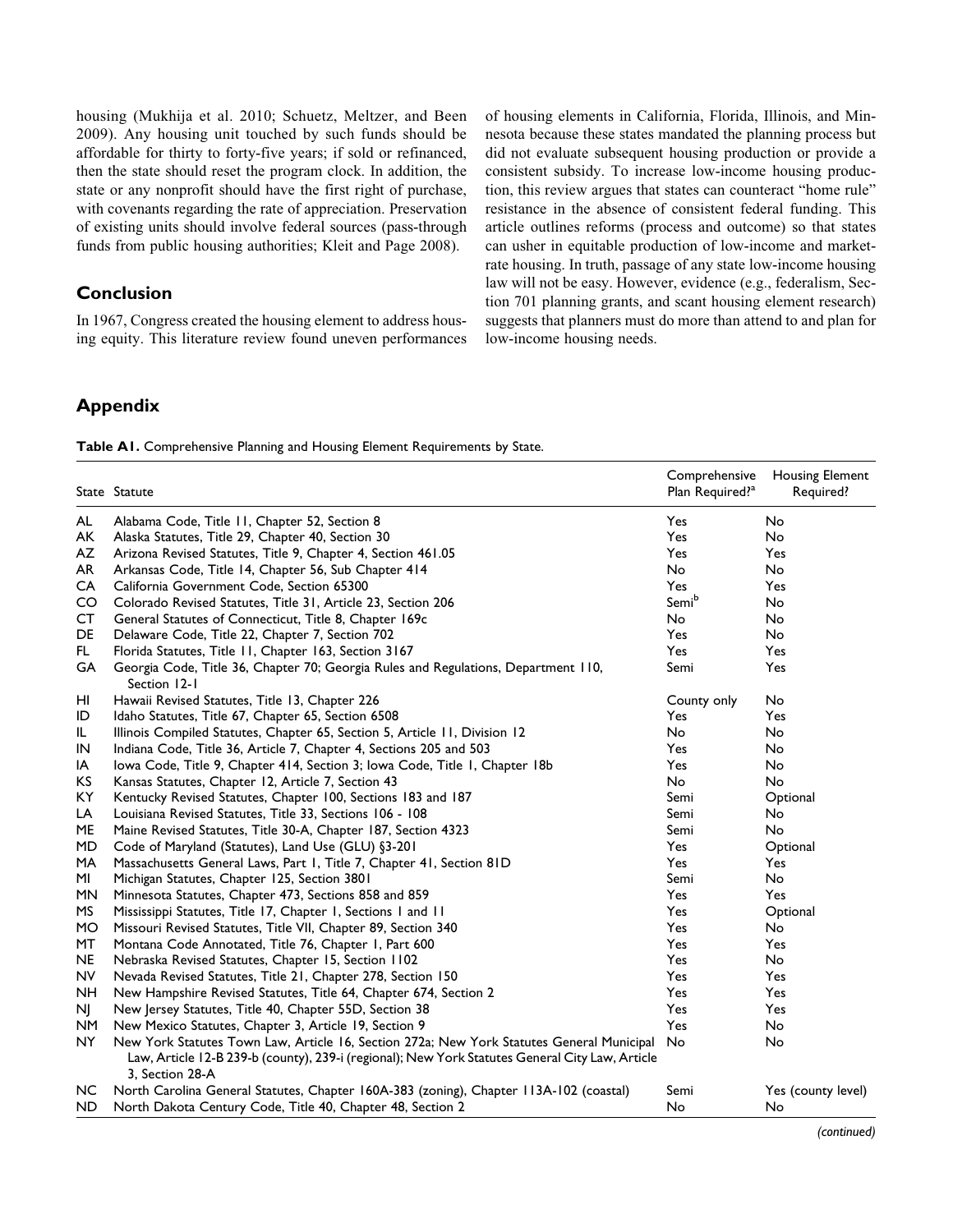Table A1. (continued)

|     | State Statute                                                                                                                                                                        | Comprehensive<br>Plan Required? <sup>a</sup> | Housing Element<br>Required?     |
|-----|--------------------------------------------------------------------------------------------------------------------------------------------------------------------------------------|----------------------------------------------|----------------------------------|
| OH  | Ohio Revised Codes, Title 7, Section 713.01                                                                                                                                          | Semi                                         | No.                              |
| OK. | Oklahoma Statutes, Title 11, Chapter 45, Section 103                                                                                                                                 | Semi                                         | No.                              |
| OR. | Oregon Revised Statutes, Chapter 197, Section 175                                                                                                                                    | Yes                                          | Yes                              |
| PA  | Act No. 247 of 1968, Pennsylvania Municipalities Planning Code, Section 301                                                                                                          | County only                                  | Yes                              |
| RI. | Rhode Island Statutes, Title 45, Chapter 22, Section 2                                                                                                                               | Yes.                                         | Yes                              |
| SC  | South Carolina, Title 6, Chapter 29, Section 510                                                                                                                                     | Yes.                                         | Yes                              |
| SD. | South Dakota Statutes, Title 11, Chapter 4, Section 3; South Dakota Statutes, Title 11, Chapter 6,<br>Section 2                                                                      | Yes                                          | No.                              |
| TN. | Tennessee Code Annotated, Title 13, Chapter 3, Section 301 (regional); Tennessee Code<br>Annotated, Title 13, Chapter 4, Section 201 (municipal)                                     | Yes                                          | No.                              |
| TX. | Texas Statutes, Local Government Code, Title 7, Chapter 213, Section 2                                                                                                               | No.                                          | No.                              |
| UT  | Utah Code, Title 10, Chapter 9a, Part 4, Sections 401-403                                                                                                                            | Yes                                          | Yes                              |
| VT. | Vermont Statutes, Title 24, Chapter 117, Sections 4381-4832                                                                                                                          | No.                                          | Yes                              |
| VA. | Code of Virginia, Title 15.2, Chapter 22, Section 2203                                                                                                                               | Yes.                                         | Yes                              |
| WA. | Revised Code of Washington, Title 36, Chapter 36, Section 70A (growth management plan);<br>Revised Code of Washington, Title 35A, Chapter 35A, Section 63 (comprehensive plan-city); | Semi                                         | Comp plan-yes;<br>growth plan-no |
|     | Revised Code of Washington, Title 36, Chapter 36, Section 70 (comprehensive plan-county)                                                                                             |                                              |                                  |
| WV. | West Virginia Code, Chapter 8A, Article 3                                                                                                                                            | Semi                                         | Yes.                             |
| WI  | Wisconsin Statutes, Chapter 66, Section 1001                                                                                                                                         | Semi                                         | Yes                              |
|     | WY Wyoming Statutes, Title 15, Chapter 1, Article 5, Sections 501 and 503                                                                                                            | Semi                                         | No.                              |

Note: In 2002, Meck edited the American Planning Association's report on implementing smart growth. This table updates Meck's research because many states have revised their planning statutes. Source: Meck (2002, table 7-5; permission pending).

<sup>a</sup>Comprehensive, general, or master plan.

<sup>b</sup>Semi, means that a plan is which conditionally required if the municipality intends to implement zoning or maintains a planning commission.

| Rank            | State or Territory | Amount       |
|-----------------|--------------------|--------------|
| -1              | California         | 69,995,135   |
| 2               | New York           | 65,718,450   |
| 3               | Texas              | 48, 151, 561 |
| 4               | Pennsylvania       | 44,031,129   |
| 5               | Ohio               | 40,678,587   |
| 6               | <b>Illinois</b>    | 37,401,430   |
| 7               | Michigan           | 35,945,705   |
| 8               | Florida            | 29,453,653   |
| 9               | Massachusetts      | 28,306,845   |
| $\overline{10}$ | North Carolina     | 24,362,447   |
| $\mathbf{H}$    | Georgia            | 23,538,228   |
| 12              | Missouri           | 23,102,966   |
| 13              | New Jersey         | 21,820,144   |
| $\overline{14}$ | Wisconsin          | 20,517,762   |
| 15              | Maryland           | 19,540,448   |
| 16              | Tennessee          | 19,523,494   |
| 17              | Minnesota          | 19,338,889   |
| 8               | Alabama            | 18,673,861   |
| 9               | Washington         | 18,354,576   |
| 20              | Kentucky           | 17,985,337   |
| 21              | Indiana            | 17,412,781   |
| 22              | Connecticut        | 17,121,344   |
| 23              | Louisiana          | 16,379,585   |
| 24              | Virginia           | 16,025,749   |
| 25              | Oregon             | 15,782,544   |
| 26              | Colorado           | 15,366,525   |
| 27              | Oklahoma           | 14,996,417   |

Table A2. Total Cumulative Appropriations for 701 Comprehensive Planning Assistance by Recipient, 1954–1979.

(continued)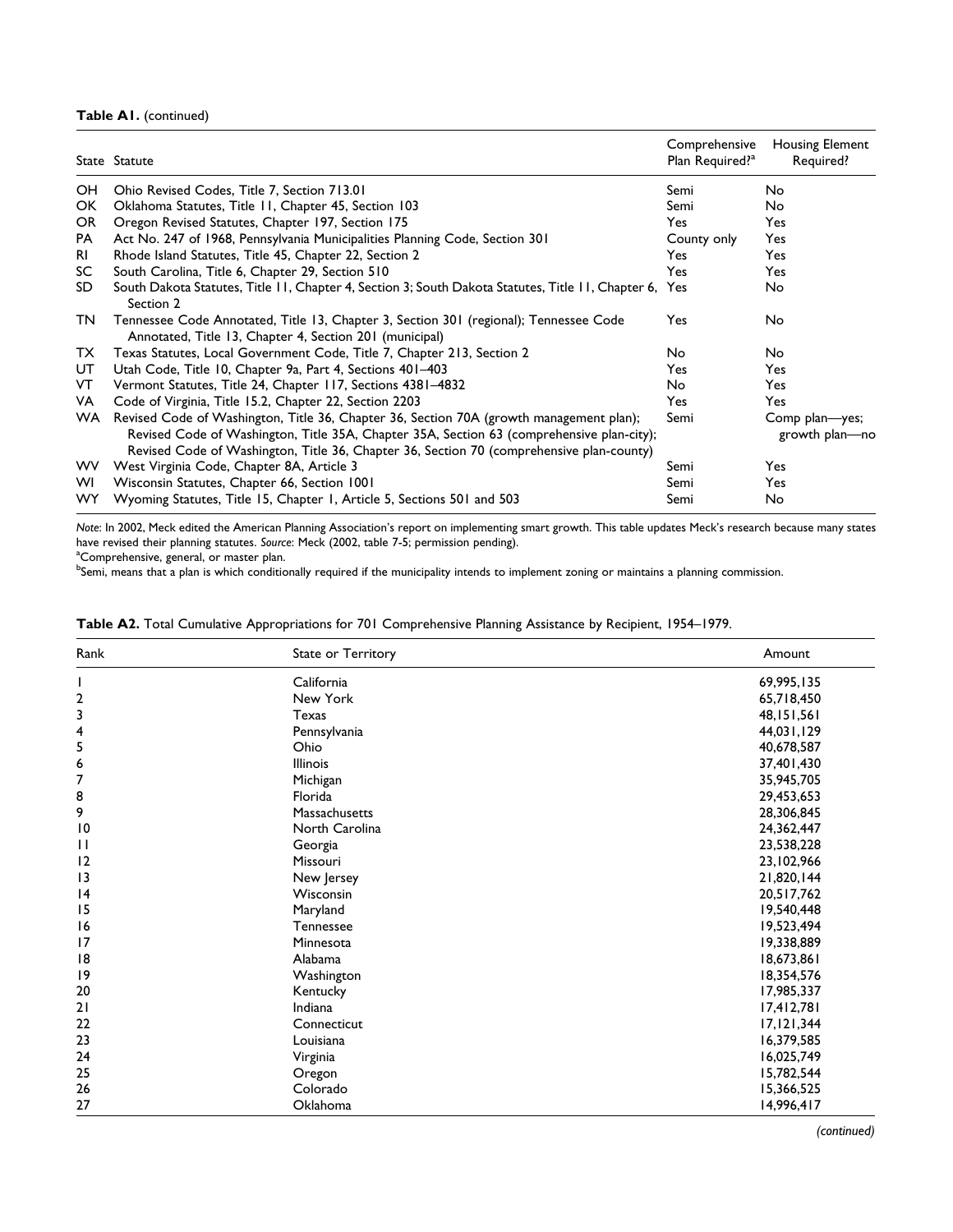| Table A2. (continued) |  |
|-----------------------|--|
|-----------------------|--|

| Rank | State or Territory                    | Amount      |
|------|---------------------------------------|-------------|
| 28   | South Carolina                        | 14,341,141  |
| 29   | Arkansas                              | 13,144,590  |
| 30   | Mississippi                           | 12,865,500  |
| 31   | lowa                                  | 12,673,858  |
| 32   | District of Columbia                  | 12,081,828  |
| 33   | Puerto Rico                           | 10,866,324  |
| 34   | Kansas                                | 10,674,583  |
| 35   | West Virginia                         | 9,358,023   |
| 36   | Arizona                               | 9,077,201   |
| 37   | <b>New Mexico</b>                     | 8,547,331   |
| 38   | Nebraska                              | 7,582,917   |
| 39   | Utah                                  | 6,948,516   |
| 40   | Montana                               | 6,857,809   |
| 41   | Maine                                 | 6,302,268   |
| 42   | South Dakota                          | 5,759,121   |
| 43   | Alaska                                | 5,568,677   |
| 44   | Rhode Island                          | 5,524,534   |
| 45   | Idaho                                 | 5,095,109   |
| 46   | Vermont                               | 5,048,154   |
| 47   | New Hampshire                         | 4,964,535   |
| 48   | Hawaii                                | 4,670,860   |
| 49   | Delaware                              | 4,048,951   |
| 50   | North Dakota                          | 3,980,384   |
| 51   | Nevada                                | 3,111,868   |
| 52   | Wyoming                               | 2,315,899   |
| 53   | Virgin Islands                        | 1,287,081   |
| 54   | Guam                                  | 441,490     |
| 55   | Samoa                                 | 386,195     |
| 56   | Pacific Trust                         | 223,380     |
| 57   | Northern Mariana                      | 80,000      |
|      | Subtotal                              | 933,353,719 |
|      | Studies, research, and demonstrations | 16,898,309  |
|      | Urban systems engineering             | 5,060,593   |
|      | Subtotal                              | 21,958,902  |
|      | Grand total                           | 955,312,621 |

Source: Cumulative Net Grant Reservations by State (1979).

#### Authors' Note

The findings and conclusions are those of the author and do not necessarily represent those of the sponsors.

#### Acknowledgment

I would like to thank Carin McCormack and Matt Ogborn for editorial assistance, Barbara Morgan at the UMass Amherst Library, Tiffany Zezula at the Pace University School of Law, and the four very helpful anonymous reviewers.

#### Declaration of Conflicting Interests

The author(s) declared no potential conflicts of interest with respect to the research, authorship, and/or publication of this article.

#### Funding

The author(s) disclosed receipt of the following financial support for the research, authorship, and/or publication of this article: This research was supported by a US Department of Housing and Urban Development Doctoral Dissertation Research Grant (Grant H-21638SG) and a University of Wisconsin–Madison Graduate Research Science Fellowship.

#### **Notes**

- 1. Overcrowding means that there is more than one person per bedroom. This concept originated in the federal Housing Act of 1937, which emphasized housing construction (Schwartz 2010).
- 2. As defined by Lowry and Grigsby, "filtering" is an economic process whereby low-income households satisfy their housing needs by residing in older and sometimes deteriorating residences "as a result of decline in market price, i.e. in sales price or rent value" (Grigsby 1963; Lowry 1960, 362). This process also requires two concurrent conditions: (1) upwardly mobile households are moving and (2) a housing supply that exceeds housing demand (Collins, Crowe, and Carliner 2002, 175–77).
- 3. The US Census Bureau defines a "subfamily" as a family with or without children that resides in a household in which the head of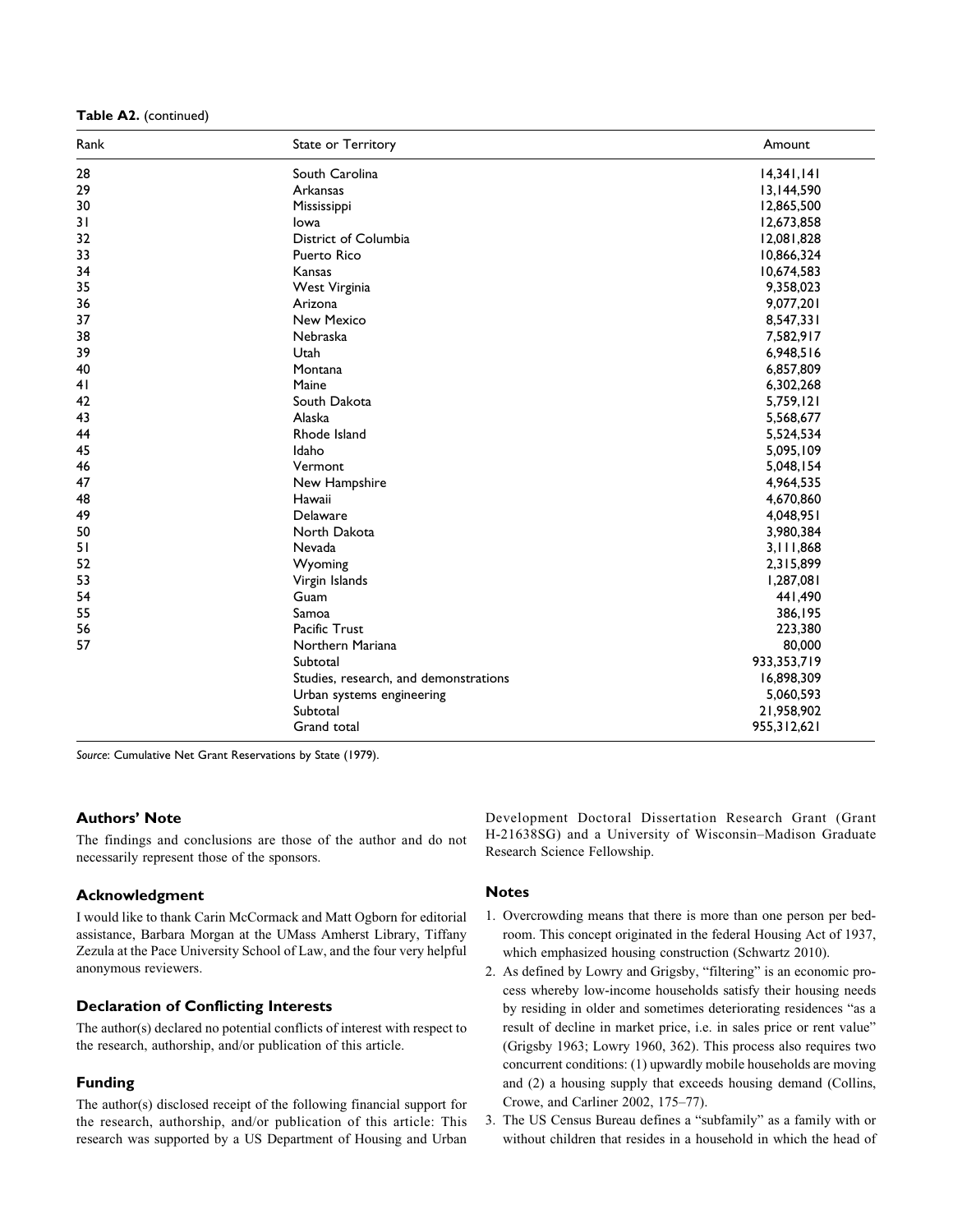household, who maintains the residence, is not a member of the subfamily. An example may include a residence in which the parents and the grandparents share the same residence or the parents and an adult child's family share the same residence (Fields 2003).

- 4. US Department of Housing and Urban Development (HUD) requires that program participants conduct an assessment of fair housing if the participant receives Community Development Block Grants (CDBG), HOME Investment Partnerships (HOME), Emergency Solutions Grants, and/or Housing Opportunities for Persons with AIDS funds. Categorically, participants are states, insular areas (i.e., American Samoa, Guam, Northern Mariana Islands, and the US Virgin Islands), public housing authorities, and local government units.
- 5. Home rule is the transfer of authority from the state that allows a municipality to select officers, determine its organizational structure, and regulate local matters of politics, culture, and economics (Barron 2003; Briffault 1990).
- 6. For more information on HUD's CDBG program, please see Housing Policy Debate's special issue: CDBG at 40: Its Record and Potential (Volume 24, Issue 1). For more information on the HUD's HOME program, please see Mickelson (2015).
- 7. The 2004 Illinois Affordable Housing and Planning Assistant Act mandates that municipalities create an affordable housing plan not a housing element. This review examines Illinois because the law operates similarly to the California, Florida, and Minnesota mandates.
- 8. One prominent member of the commission was Dr. Anthony Downs, author of Opening up the Suburbs: An Urban Strategy for America (1973).
- 9. In 1965, fifty-five states and territories received roughly US\$188 million in planning grants. By 1979, the receipts for planning assistance had increased to roughly US\$956 million as indicated in Appendix Table A2.
- 10. In the early 1970s, there were multiple efforts to revise planning on a scale similar to the Department of Commerce Zoning Enabling Acts. From 1963 to 1975, the American Law Institute formulated the Model Land Development Code as a primer for enabling state-level reviews of projects (private and public sector) that may have had regional impacts due to location, land use, or magnitude and that required municipalities to address low-income housing needs when approving projects that may create 100 or more permanent positions (Babcock 1972; Bosselman, Raymond, and Persico 1976). In 1973, Representative Udall's National Land Use Act (HR10294) would have authorized the Department of Interior to establish an environmentally directed comprehensive planning program that would encourage states to create a statewide comprehensive plan that would require consistency between a state plan and future development. While Udall's effort died in Congress, the former can be seen in Florida's early planning laws (The Florida Environmental Land and Water Management Act 1972; Local Government Comprehensive Planning 1975).
- 11. The director and commission chair of California's Housing and Community Development testified in support of the Housing and Development Act of 1968 ("Hearings before the Subcommittee on Housing and Urban Affairs of the Committee on Banking and Currency," 728).
- 12. The California's Department of Housing and Community Development (CAHCD) provides annual compliance reports to the legislature (n.d.)
- 13. To identify low-income housing production for his sample of 53 municipalities, Ramsey-Musolf examined 138 housing elements (2016). Of those documents, private planning firms created 80 (or 58 percent) housing elements.
- 14. To determine whether the Housing Element Law had any statistical relationship to housing production, the sample reflected the following conditions: municipalities (not counties), regional governance (CAHCD, Council of Governments, and municipalities), central cities/noncentral cities, and the annual compliance assessment (no San Diego region municipalities).
- 15. In Florida, municipal zoning required special approval from the legislature (e.g., Miami Beach in 1923, Coral Gables in 1925, Orlando in 1923, and Tampa in 1933), and any attempt to zone or adopt comprehensive regulations without such special authorization was void (Wright 1952, 327).
- 16. The University of Florida's Shimberg Center for Housing Studies provides forecast data.
- 17. The following Illinois planning laws differently define comprehensive planning: Local Resources Management Planning Act of 2002, Local Planning Technical Assistance Act of 2002, Local Legacy Act of 2004, and the Chapter 65, ILCS 5/11-12-7.
- 18. A planned unit development (PUD) allows future development to deviate from the proscribed zoning regulations. In the 1960s, PUDs were hailed as flexible zoning tools for municipalities to use in regulating complex projects; however, they were frequently transformed into negotiated contracts between developers and elected officials without the input of residents (Babcock 1966, 11).
- 19. Under the Housing Act of 1949, municipalities could activate redevelopment agencies in order to improve blighted areas. A redevelopment agency may sell bonds to pay for land purchases, infrastructure, and/or construction. Once completed, the redevelopment project will generate property tax revenue. This revenue, the tax increment, is spent on bond repayments and other redevelopment activities (e.g., affordable housing, administration, and maintenance).
- 20. In 1994, Minnesota passed the Livable Communities Act (LCA) which funded compact infill development while prioritizing housing rehabilitation and preservation as well as mixed-income development. As a voluntary program, the LCA required that municipalities provide a one-to-one match for any council funds designated for low-income housing.

#### References

- Arnstein, S. R. 1969. "A Ladder of Citizen Participation." Journal of the American Planning Association 35 (4): 216–24.
- Aurand, A. 2014. "Florida's Planning Requirements and Affordability for Low-income Households." Housing Studies 29 (5): 677–700.
- Babcock, R. F. 1966. The Zoning Game; Municipal Practices and Policies. Madison: University of Wisconsin Press.
- Babcock, R. F. 1972. "Comments on the Model Land Development Code." Urban Law Annual 1 (5): 59–67.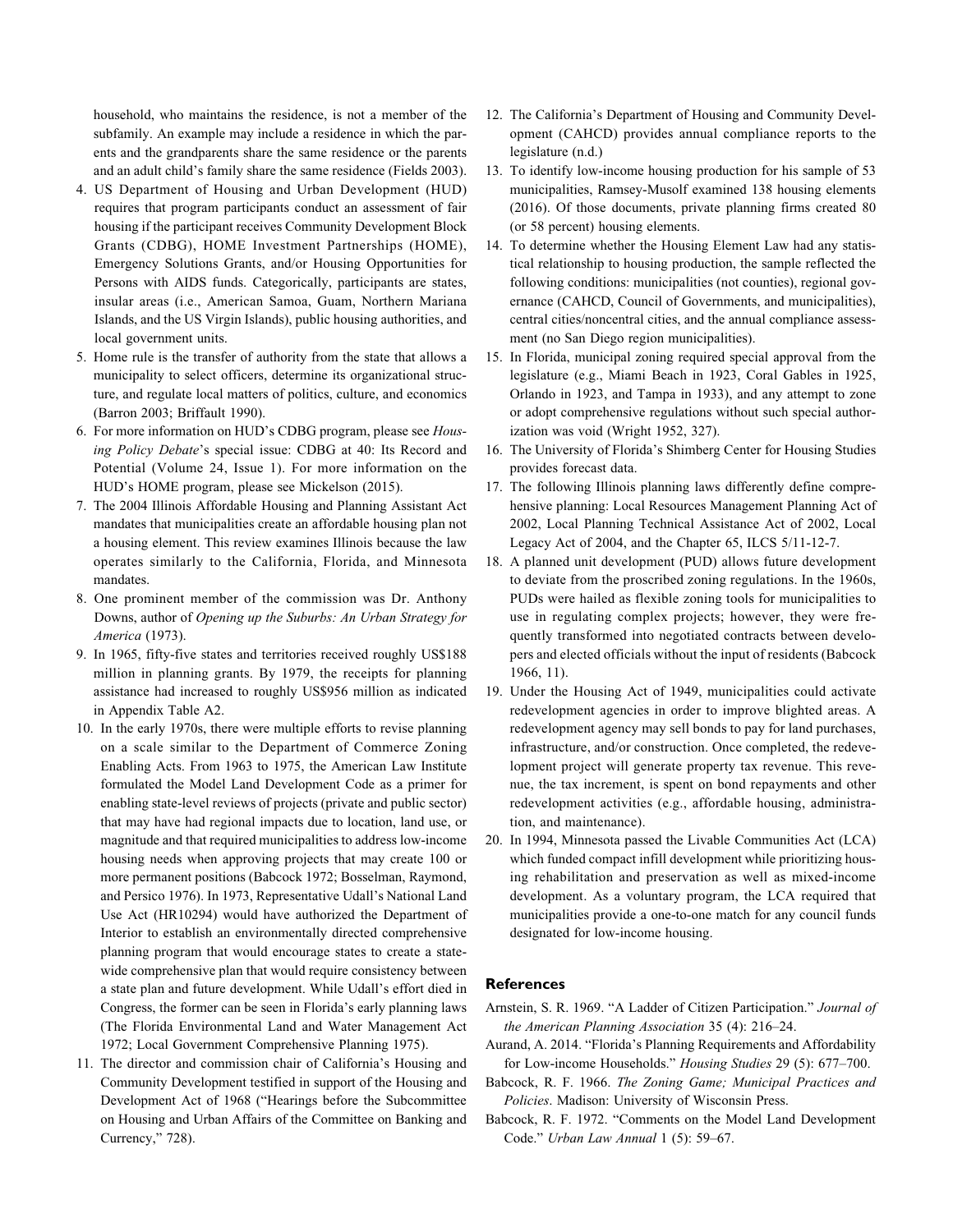Baer, W. C. 1986. "The Evolution of Local and Regional Housing Studies." Journal of the American Planning Association 52 (2): 172–84.

Baer, W. C. 1997. "General Plan Evaluation Criteria: An Approach to Making Better Plans." Journal of the American Planning Association 63 (3): 329–44.

- Baer, W. C. 2008. "California's Fair-share Housing 1967–2004: The Planning Approach." Journal of Planning History 7 (1): 48–71.
- Banzhaf, H. S., and R. P. Walsh. 2008. "Do People Vote with Their Feet? An Empirical Test of Tiebout's Mechanism." The American Economic Review 98 (3): 843–63.
- Barron, D. J. 2003. "Reclaiming Home Rule." Harvard Law Review 116 (8): 2255–386.
- Basolo, V. 1999a. "The Impacts of Intercity Competition and Intergovernmental Factors on Local Affordable Housing Expenditures." Housing Policy Debate 10 (3): 659–88.
- Basolo, V. 1999b. "Passing the Housing Policy Baton in the US: Will Cities Take the Lead?" Housing Studies 14 (4): 433–52.
- Basolo, V., and C. P. Scally. 2008. "State Innovations in Affordable Housing Policy: Lessons from California and New Jersey." Housing Policy Debate 19 (4): 741–74.
- Bosselman, F. P., G. M. Raymond, and R. A. Persico. 1976. "Some Observations on the American Law Institute's Model Land Development Code (at the Association of the Bar of the City of New York, June 2, 1975)." The Urban Lawyer 8 (3):474–90.
- Bratt, R. G. 2012. Overcoming Restrictive Zoning for Affordable Housing in Five States: Observations for Massachusetts. Boston, MA: Citizens' Housing and Planning Association.
- Bratt, R. G., and W. D. Keating. 1993. "Federal Housing Policy and HUD-Past Problems and Future Prospects of a Beleaguered Bureaucracy." Urban Affairs Review 29 (1): 3–27.
- Briffault, R. 1990. "Our Localism: Part I—The Structure of Local Government Law." Columbia Law Review 90:1–115.
- Brooks, M. 1988. "Four Critical Junctures in the History of the Urban Planning Profession: An Exercise in Hindsight." Journal of the American Planning Association 54 (2): 241–48.
- Burge, G., and K. Ihlanfeldt. 2006. "The Effects of Impact Fees on Multifamily Housing Construction." Journal of Regional Science 46 (1): 5–23.
- Burns, N., and G. Gamm. 1997. "Creatures of the State: State Politics and Local Government, 1871-1921." Urban Affairs Review 33 (1): 59–96.
- Calavita, N., and K. Grimes. 1998. "Inclusionary Housing in California—The Experience of Two Decades." Journal of the American Planning Association 64 (2): 150–69.
- Calavita, N., K. Grimes, and A. Mallach. 1997. "Inclusionary Housing in California and New Jersey: A Comparative Analysis." Housing Policy Debate 8 (1): 109–42.
- CAHCD (California Department of Housing and Community Development). n.d. "Housing Element Status Reports." Accessed October 15, 2015. [http://www.hcd.ca.gov/community-development/](http://www.hcd.ca.gov/community-development/housing-element/index.shtml) [housing-element/index.shtml.](http://www.hcd.ca.gov/community-development/housing-element/index.shtml)
- California Governor's Office of Planning and Research. 2003. General Plan Guidelines. Sacramento: State of California.
- California Governor's Office of Planning and Research. California Planning Guide: An Introduction to Planning in California. By

S. Walsh, T. Roberts, and S. Pellman, State of California, Sacramento, 2005.

- Chapter 98. Minnesota Session Laws (March 13, 1913).
- Chapter 176. Minnesota Session Laws (April 12, 1929).
- Chapter 217. Minnesota Session Laws (April 8, 1921).
- Chapter 292. Minnesota Session Laws (April 17, 1919).
- Chapter 410. Minnesota Session Laws (April 21, 1913).
- Chapter 734. Statutes of California (May 31, 1917).
- Chevalier, A., C. Harmon, V. O'Sullivan, and I. Walker. 2005. "The Impact of Parental Income and Education on the Schooling of Their Children." IZA Journal of Labor Economics 2 (1): 1–22.
- Collins, M., D. Crowe, and M. S. Carliner. 2002. "Supply-side Constraints on Low-income Homeownership." In Low-income Homeownership: Examining the Unexamined Goal, edited by N. P. Retsinas and E. S. Belsky, 175–99. Washington, DC: Brookings Institution Press.
- Commission on California State Government Organization and Economy. Administration of the HUD-701 Comprehensive Planning Assistance Grant Program by the State of California. By M. J. Post, Sacramento, CA, 1974.
- Connerly, C. E., and N. A. Muller. 1993. "Evaluating Housing Elements in Growth Management Comprehensive Plans." In Growth Management: The Planning Challenge of the 1990s, edited by J. Stein, 185–99. Newbury Park, CA: Sage.
- Connerly, C. E., and M. E. Smith. 1996. "Developing a Fair Share Housing Policy for Florida." Journal of Land Use & Environmental Law 12:63–102.
- Conservation and Planning Act. Statutes of California, chap. 807 (June 18, 1947).
- Constitution of the State of Illinois, December 15, 1970. Accessed September 28, 2014. [http://www.ilga.gov/commission/lrb/con](http://www.ilga.gov/commission/lrb/conmain.htm) [main.htm](http://www.ilga.gov/commission/lrb/conmain.htm).
- Dawkins, C. J. 2005. "Tiebout Choice and Residential Segregation by Race in US Metropolitan Areas, 1980-2000." Regional Science and Urban Economics 35 (6): 734–55.
- Defilippis, J., and E. Wyly. 2008. "Running to Stand Still: Through the Looking Glass with Federally Subsidized Housing in New York City." Urban Affairs Review 43:777–816.
- DeGrove, J. M. 1989. "Consistency, Concurrent, Compact: Florida's Search for a Rational Growth Management System." The Political Chronicle 7 (2): 32–38.
- DeSantis, S. 2002. Myths and Facts About Affordable and High Density Housing. Sacramento: California Planner's Roundtable, California Deparment of Housing and Community Development.
- Dillon, L.2016. "'An Aggressive Proposal That Touched a Lot of Nerves': Why Gov. Brown's Plan to Stem the Housing Crisis Failed." Los Angeles Times, September 12. Accessed October 15, 2016. [http://www.latimes.com/politics/la-pol-sac-governor-hou](http://www.latimes.com/politics/la-pol-sac-governor-housing-failure-20160912-snap-story.html#) [sing-failure-20160912-snap-story.html#.](http://www.latimes.com/politics/la-pol-sac-governor-housing-failure-20160912-snap-story.html#)
- Dodge, S., D. Shoemaker, and J. Stone. 2002. San Francisco Bay Area Housing Crisis Report Card. San Francisco, CA: The Non-profit Housing Association of Northern California, Greenbelt Alliance.
- Downs, A. 1973. Opening Up the Suburbs: An Urban Strategy for America. New Haven, CT: Yale University Press.

Chapter 4. Minnesota Session Laws (April 8, 1895).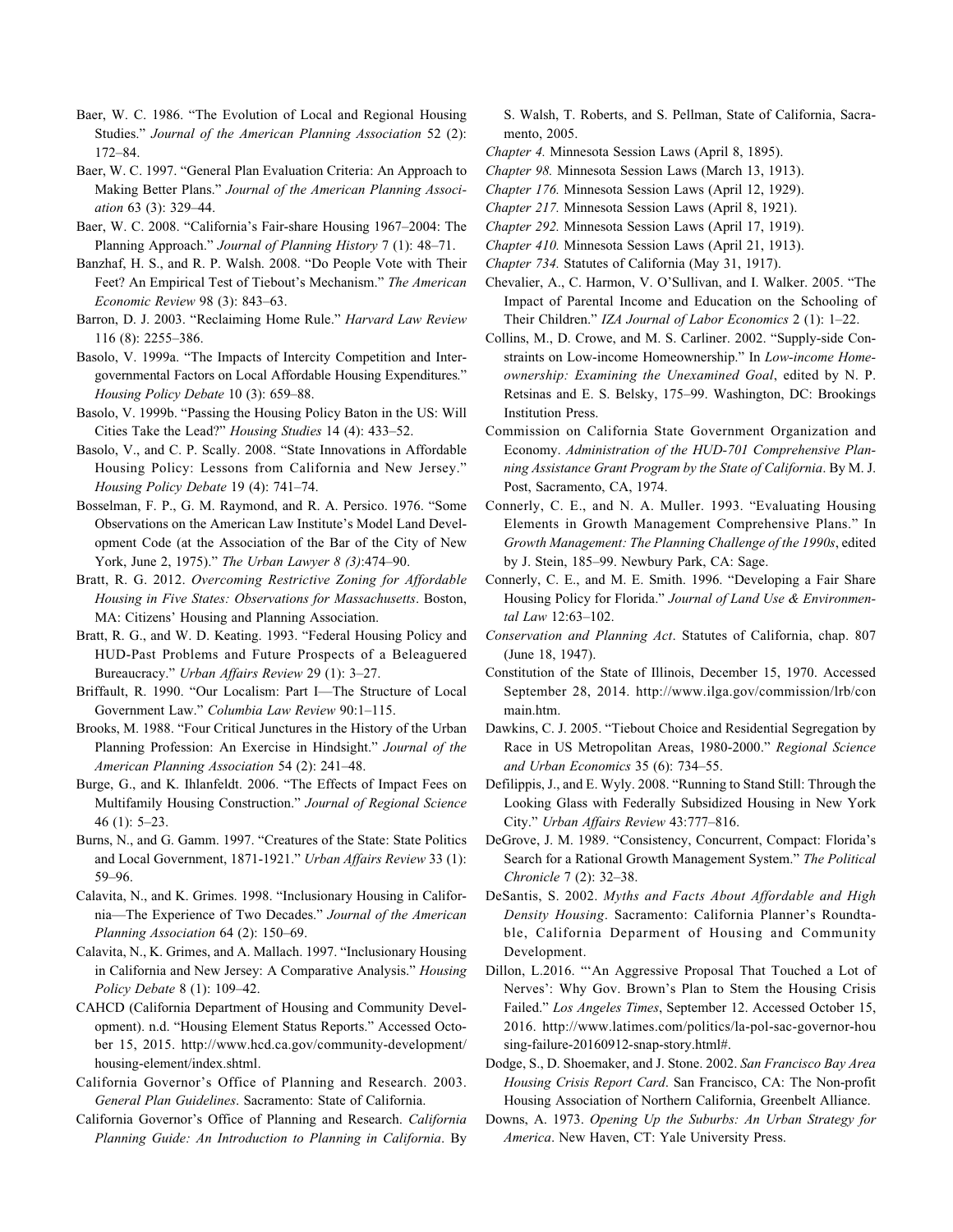- Downs, A. 2004. Growth Management and Affordable Housing Do They Conflict? Washington, DC: Brookings Institution Press.
- Feiss, C. 1985. "The Foundations of Federal Planning Assistance: A Personal Account of the 701 Program." Journal of the American Planning Association 51 (2): 175–84.
- Fischel, W. A. 1992. "Property Taxation and the Tiebout Model: Evidence for the Benefit View from Zoning and Voting." Journal of Economic Literature 30 (1): 171–77.
- Flanagan, R. M. 1997. "The Housing Act of 1954: The Sea Change in National Urban Policy." Urban Affairs Review 33 (2): 265–86.
- The Florida Environmental Land and Water Management Act. Florida Statutes, chap. 72-317 (July 1, 1972).
- Florida State Zoning Enabling Act. Florida Statutes, chap. 19539 (June 12, 1939).
- Frank, J. E. 1985. "Florida's Local Government Comprehensive Planning and Land Development Regulation Act." Land Use Law & Zoning Digest 37 (8): 3–5.
- Friedmann, J. 1973. Retracking America: A Theory of Transactive Planning. Garden City, NY: Anchor Press.
- Galster, G. 1997. "Comparing Demand-side and Supply-side Housing Policies." Housing Studies 12 (4): 561–97.
- Goetz, E. G. 1995. "Potential Effects of Federal Policy Devolution on Local Housing Expenditures." Publius: The Journal of Federalism 25 (3): 99–116.
- Goetz, E. G. 2002. "Forced Relocation vs. Voluntary Mobility: The Effects of Dispersal Programmes on Households." Housing Studies 17 (1): 107–23.
- Goetz, E. G. 2008. "Words Matter: The Importance of Issue Framing and the Case of Affordable Housing." Journal of the American Planning Association 74 (2): 222–29.
- Goetz, E. G. 2012. "The Transformation of Public Housing Policy, 1985-2011." Journal of the American Planning Association 78 (4): 452–63.
- Goetz, E. G., and K. Chapple. 2010. "You Gotta Move: Advancing the Debate on the Record of Dispersal." Housing Policy Debate 20 (2): 209–36.
- Goetz, E. G., K. Chapple, and B. Lukermann. 2003. "Enabling Exclusion: The Retreat from Regional Fair Share Housing in the Implementation of the Minnesota Land Use Planning Act." Journal of Planning Education and Research 22 (3): 213–25.
- Gordon, G. J. 1974. "Office of Management and Budget Circular A-95: Perspectives and Implications." Publius: The Journal of Federalism 4 (1): 45–68.
- Graddy, E. A., and R. W. Bostic. 2010. "The Role of Private Agents in Affordable Housing Policy." Journal of Public Administration Research and Theory 20:I81–99.
- Graham, C. B. 1985. "State Consultation Processes after Federal A-95 Overhaul." State & Local Government Review 17 (2): 207–12.
- Grigsby, W. G. 1963. Housing Markets and Public Policy City Planning Series. Philadelphia: University of Pennsylvania Press.
- Guthrie, D., and M. McQuarrie. 2005. "Privatization and Low-income Housing in the United States since 1986." In Politics and the Corporation, Vol. 14, edited by H. Prechel, 15–50. New York, NY: Elsevier.
- Hanlon, J. 2012. "Beyond Hope Vi: Demolition/Disposition and the Uncertain Future of Public Housing in the US." Journal of Housing and the Built Environment 27 (3): 373–88.
- Heathcott, J. 2012. "The Strange Career of Public Housing." Journal of the American Planning Association 78 (4): 360–75.
- Hellegers, A. P. 1999. "Reforming HUD's "One-strike" Public Housing Evictions through Tenant Participation." Journal of Criminal Law & Criminology 90 (1): 323–61.
- Hillier, A. E. 2003. "Spatial Analysis of Historical Redlining: A Methodological Explanation." Journal of Housing Research 14 (1): 137–69.
- Hoch, C. 2007. "How Plan Mandates Work-Affordable Housing in Illinois." Journal of the American Planning Association 73 (1): 86–99.
- Housing Act of 1949. Public Law 171, 81st Cong. (July 15, 1949). Housing Act of 1954. Public Law 560, 83rd Cong. (August 2, 1954).
- Housing Act of 1961. Public Law 87-70, 87th Cong. (June 30, 1961).
- Housing and Community Development Act of 1974 . Public Law 93-383, 93rd Cong. (August 23, 1974).
- Housing and Urban Development Act of 1965. Public Law 89-117, 89th Cong. (August 11, 1965).
- Housing and Urban Development Act of 1968. 42 USC 1441 Public Law 90-448, 90th Cong. (August 1, 1968).
- Housing Element Law. California Government Code, chap. 1658.
- California Assembly and Senate Committee Housing Committees and California Department of Housing and Community Development. Final Report. By Housing Element Working Group, Sacramento, CA, 2004.
- Ihlanfeldt, K. R. 2004. "Exclusionary Land-use Regulations within Suburban Communities: A Review of the Evidence and Policy Prescriptions." Urban Studies 41 (2): 261-283.
- Illinois. 2004. Affordable Housing Planning and Appeal Act. Illinois Compiled Statutes. § ILCS-310-67.
- Illinois Compiled Statutes. chap. 65, ILCS 5, Article 11. Division 12-7 (from Ch. 24, par. 11-12-7, in 1961, page 2757), 1961.
- Illinois Housing Development Authority and Office of Housing Coordination Services. Affordable Housing Planning and Appeal Act: 2013 Non-exempt Local Government Handbook (Chicago, IL, 2013), Accessed September 21, 2016. [https://www.ihda.org/wp](https://www.ihda.org/wp-content/uploads/2016/03/Final2013AHPAANELGHandbook.pdf)[content/uploads/2016/03/Final2013AHPAANELGHandbook.pdf](https://www.ihda.org/wp-content/uploads/2016/03/Final2013AHPAANELGHandbook.pdf)
- Illinois General Assembly. Regular Session House Transcripts, 91st sess., House Bill 3287 (February 25, 2000).
- Illinois General Assembly. Regular Session House Transcripts, 92nd sess., House Bill 505 (April 5, 2001).
- Illinois General Assembly. Regular Session Senate Transcripts, 93rd sess., House Bill 625 (May 21, 2003).
- Illinois Secretary of State. Blue Book of the State of Illinois. By L. L. Emmerson, Springfield, IL, 1919.
- Illinois Secretary of State. Blue Book of the State of Illinois. By L. L. Emmerson, Springfield, IL, 1921.
- Innes, J. E., and J. Gruber. 2005. "Planning Styles in Conflict: The Metropolitan Transportation Commission." Journal of the American Planning Association 71 (2): 177–88.
- Johnson, B. T. 2001. "The Severest Justice Is Not the Best Policy: The One-strike Policy in Public Housing." Journal of Affordable Housing & Community Development Law 10 (3): 234–84.
- Johnston, R. A., S. I. Schwartz, G. A. Wandesforde-Smith, and M. Caplan. 1989. "Selling Zoning: Do Density Bonus Incentives for Moderate-cost Housing Work." Washington University Journal of Urban and Contemporary Law 36:45.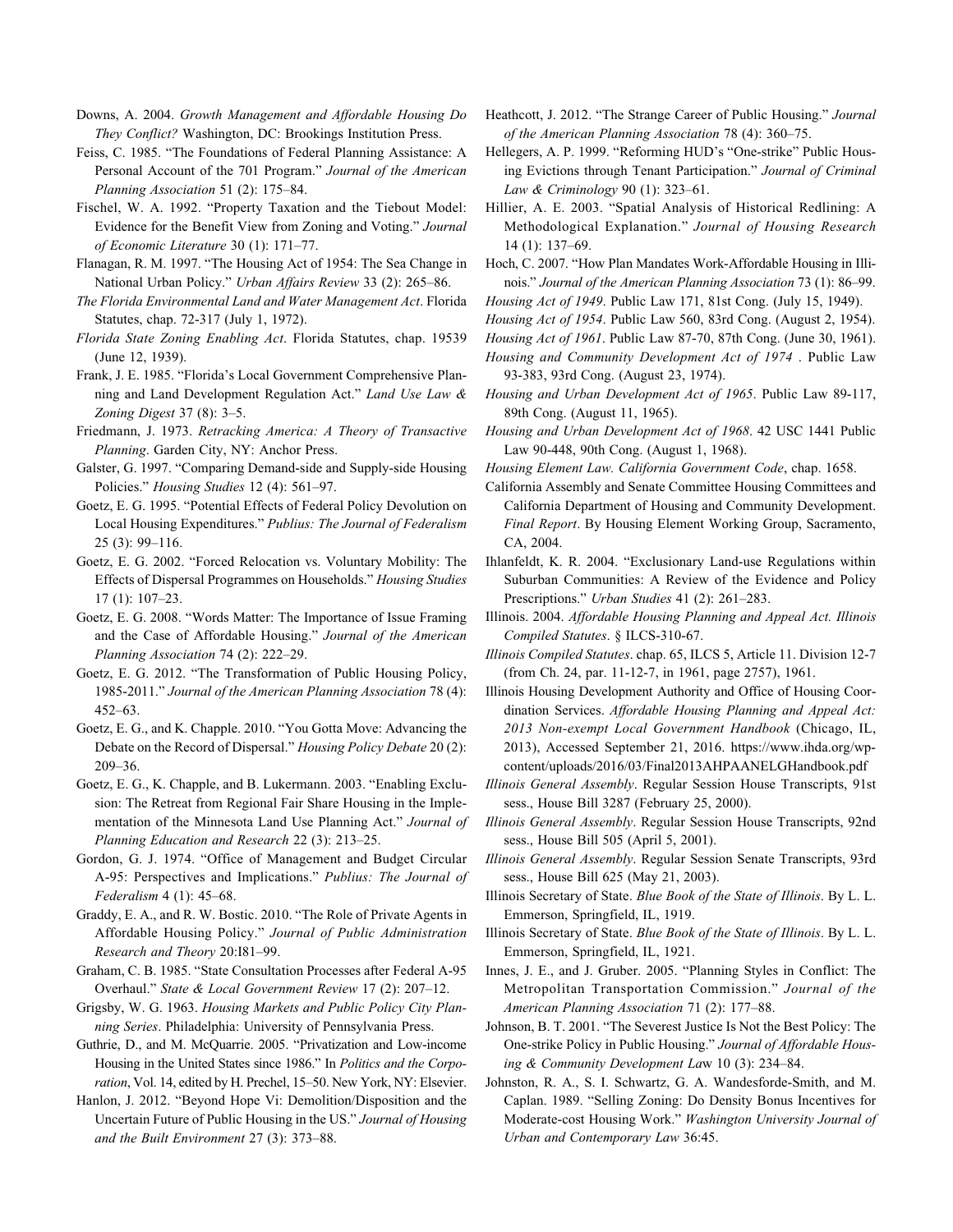- Kelly, E. D. 2009. Community Planning: An Introduction to the Comprehensive Plan. Washington, DC: Island Press.
- Kleit, R. G., and S. B. Page. 2008. "Public Housing Authorities under Devolution." Journal of the American Planning Association 74 (1): 34–44.
- Knaap, G. J., S. Meck, T. Moore, and R. Parker. 2007. "Do We Know Regulatory Barriers When We See Them? An Exploration Using Zoning and Development Indicators." Housing Policy Debate 18 (4): 711–49.
- "Land Use Bill Killed." CQ Almanac, 31st ed., 196–99, 1975. Washington, DC: CQ-Roll Call Group.
- Landis, J. D., and K. McClure. 2010. "Rethinking Federal Housing Policy." Journal of the American Planning Association 76 (3): 319–48.
- Lang, R. E., K. B. Anacker, and S. Hornburg. 2008. "The New Politics of Affordable Housing." Housing Policy Debate 19 (2): 231–48.
- Lee, J. 2016. "Palo Alto Council Moves Maybell Housing Plan Forward." Mercury News, June 29. Accessed October 15, 2016. [http://](http://www.mercurynews.com/2016/06/29/palo-alto-council-moves-maybell-housing-plan-forward/) [www.mercurynews.com/2016/06/29/palo-alto-council-moves](http://www.mercurynews.com/2016/06/29/palo-alto-council-moves-maybell-housing-plan-forward/)[maybell-housing-plan-forward/.](http://www.mercurynews.com/2016/06/29/palo-alto-council-moves-maybell-housing-plan-forward/)
- Levine, N. 1999. "The Effects of Local Growth Controls on Regional Housing Production and Population Redistribution in California." Urban Studies 36 (12): 2047–68.
- Lewis, P. G. 2003. California's Housing Element Law: The Issue of Local Noncompliance. San Francisco: Public Policy Institute of CA.
- Lewis, P. G. 2005. "Can State Review of Local Planning Increase Housing Production?" Housing Policy Debate 16 (2): 173–200.
- Lindstrom, B. 2010. "The Metropolitan Mayors Caucus: Institution Building in a Political Fragmented Metropolitan Region." Urban Affairs Review 46 (1): 37–67.
- Listokin, D. 1976. Fair Share Housing Allocation. New Brunswick, NJ: Center for Urban Policy Research, Rutgers University.
- Livable Communities Act. Minnesota Session Laws, chap. 255 (December 31, 1995).
- Lobao, Linda, and David S. Kraybill. 2005. "The Emerging Roles of County Governments in Metropolitan and Nonmetropolitan Areas: Findings from a National Survey." Economic Development Quarterly 19 (3): 245–59.
- Local Government Comprehensive Planning. Florida Statutes, chap. 163 (October 1, 1975).
- Local Government Comprehensive Planning and Land Development Regulation Act (Growth Management Act). Laws of Florida, chap. 55 (May 31, 1985).
- Local Planning Technical Assistance Act. Illinois Compiled Statutes, chap. 20, Division 662 (August 6, 2002).
- Lowry, I. S. 1960. "Filtering and Housing Standards: A Conceptual Analysis." Land Economics 36 (4): 362–70.
- LUPA (Land-use and Planning Act). Minnesota Session Laws, chap. 127 (April 2, 1976).
- Mallach, A. 2009. "The Case for Affordable Housing." Planning 69: 32–36.
- Martinez, S. C. 2000. "The Housing Act of 1949: Its Place in the Realization of the American Dream of Homeownership." Housing Policy Debate 11 (2): 467–87.
- Massey, D. S., and N. A. Denton. 1993. American Apartheid: Segregation and the Making of the Underclass. Cambridge, MA: Harvard University Press.
- May, P. J., and R. J. Burby. 1996. "Coercive Versus Cooperative Policies: Comparing Intergovernmental Mandate Performance." Journal of Policy Analysis and Management 15 (2): 171–201.
- McClure, K. 2004. "Section 8 and Movement to Job Opportunity: Experience after Welfare Reform in Kansas City." Housing Policy Debate 15 (1): 99–131.
- Meck, S., ed. 2002. Growing Smart Legislative Guidebook: Model Statutes for Planning and the Management of Change. Chicago, IL: American Planning Association.
- Meck, S., and R. C. Retzlaff. 2006. Planning 1-2-3. Chicago, IL: Campaign for Sensible Growth, Metropolitan Mayors Caucus, Metropolitan Planning Council.
- Meck, S., R. C. Retzlaff, and J. Schwab. 2003. Regional Approaches to Affordable Housing. Chicago, IL: American Planning Association.
- Metropolitan Council. 2006. Determining Affordable Housing Need in the Twin Cities 2011-2020. Minneapolis, MN: Metropolitan Council.
- Metropolitan Land Planning Act Modifications. Minneasota Session Laws, chap. 113 (May 24, 2007).
- Meyerson, M., and E. C. Banfield. 1955. Politics, Planning, and the Public Interest: The Case of Public Housing in Chicago. Glencoe, IL: Free Press.
- Mickelson, S. 2015. Building Home: The Home Investment Partnerships Program's Impact on America's Families and Communities. Washington, DC: National Council of State Housing Agencies.
- Mitchell, J. L. 2004. "Will Empowering Developers to Challenge Exclusionary Zoning Increase Suburban Housing Choice?" Journal of Policy Analysis and Management 23 (1): 119–34.
- Mogulof, M. B. 1971. "Regional Planning, Clearances and Evaluation: A Look at the A-95 Process." Journal of the American Planning Association 37 (6): 418–22.
- Mueller, E. J., and A. Schwartz. 2008. "Reversing the Tide: Will State and Local Governments House the Poor as Federal Direct Subsidies Decline?" Journal of the American Planning Association 74 (1): 122–35.
- Mukhija, V., L. Regus, S. Slovin, and A. Das. 2010. "Can Inclusionary Zoning Be an Effective and Efficient Housing Policy? Evidence from Los Angeles and Orange Counties." Journal of Urban Affairs 32 (2): 229–52.
- Municipal Planning Act. Minnesota Session Laws, chap. 670 (May 22, 1965).
- Myers, D. 2002. "Policy Conflicts in Projecting Desired Futures: Drawing Lesson from California's Housing Quandary." In Paper presented at the Annual Meeting of the Association of Collegiate Schools of Planning. Baltimore, MD, November 23, 2002. Accessed February 13, 2010. [https://priceschool.usc.edu/](https://priceschool.usc.edu/dowell-myers/) [dowell-myers/.](https://priceschool.usc.edu/dowell-myers/)
- Myers, D., J. R. Pitkin, and J. Park. 2002. "Estimation of Housing Needs Amid Population Growth and Change." Housing Policy Debate 13 (3): 567–96.
- National Commission on Urban Problems. 1968. Building the American City, House Document No. 91—34. Washington, DC: US Government Printing Office.
- New Hampshire Housing Finance Authority. New Hampshire Housing Needs Study: National Overview of Regional Housing Needs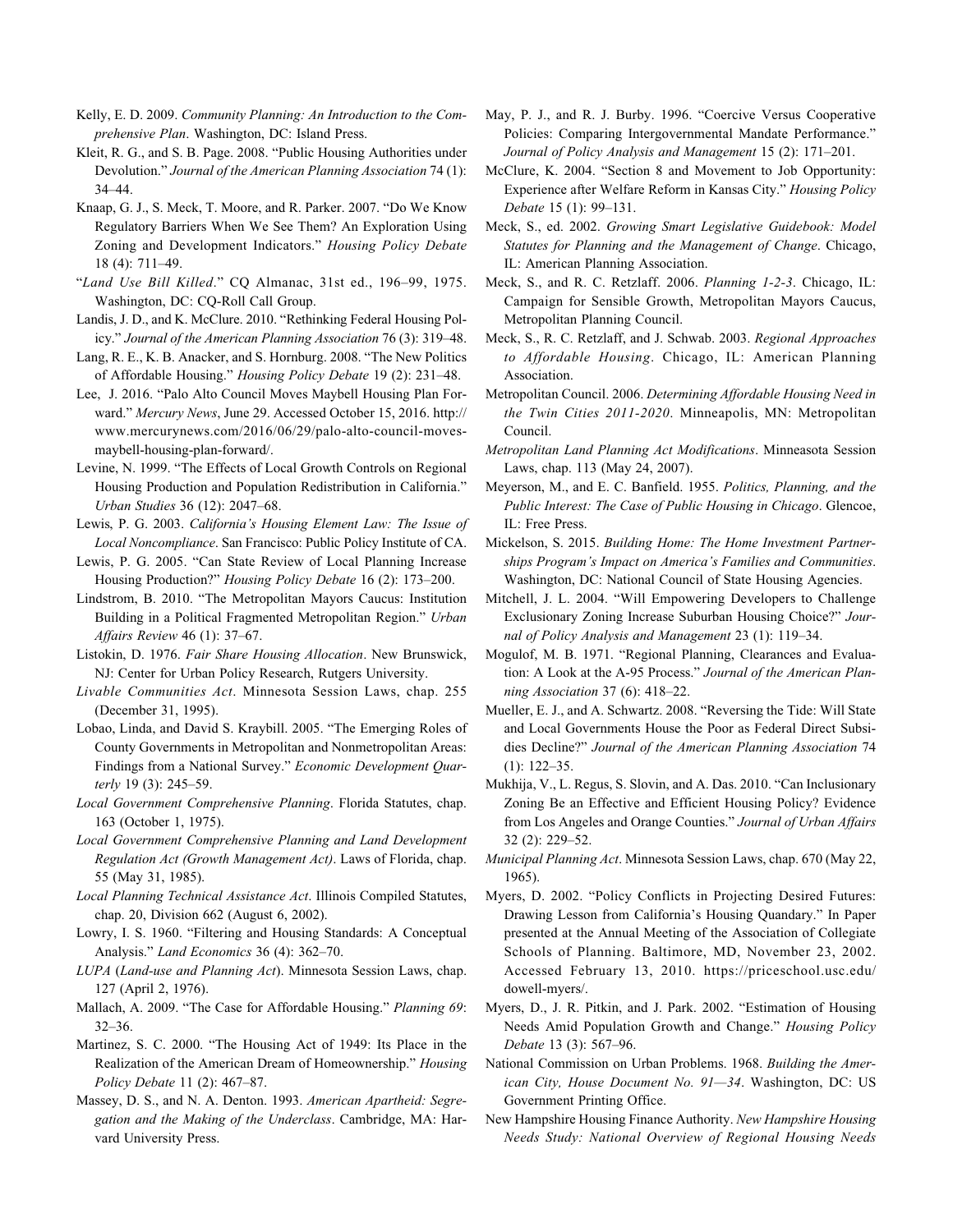Assessments. By L. M. Briggs, and B. C. Mayberry. Bedford, NH, 2003.

- Nguyen, M. T., V. Basolo, and A. Tiwari. 2013. "Opposition to Affordable Housing in the USA: Debate Framing and the Responses of Local Actors." Housing Theory & Society 30 (2): 107–30.
- Noll, P. F., W. Odell, M. T. Smith, and J. Sullivan. 1997. "Florida's Affordable Housing Needs Assessment Methodology." Journal of the American Planning Association 63 (4): 495–508.
- Pendall, R. 2000. "Local Land Use Regulation and the Chain of Exclusion." Journal of the American Planning Association 66 (2): 125–42.
- Peppin, J. C. 1941. "Municipal Home Rule in California: I." California Law Review 30 (1):1–45.
- Pritchett, W. E. 2008. "Which Urban Crisis? Regionalism, Race, and Urban Policy, 1960-1974." Journal of Urban History 34 (2): 266–86.
- Quigley, J. M. 2000. "A Decent Home: Housing Policy in Perspective." Brookings-Wharton Papers on Urban Affairs 1 (1): 53–100.
- Ramsey-Musolf, D. 2016. "Evaluating California's Housing Element Law, Housing Equity, and Housing Production (1990-2007)." Housing Policy Debate, 26, 488–516.
- Rasmussen, C. 2014. ""A Web of Tension" the 1967 Protests in New Brunswick, New Jersey." Journal of Urban History 40 (1): 137–57.
- Regional Development Act. Minnesota Session Laws, chap. 1122 (June 6, 1969).
- Regional Development Commision. Minnesota Session Laws, chap. 468 (April 17, 1957).
- Regional Planning Board. Minnesota Session Laws, chap. 694 (May 25, 1965).
- Reid, C. K., C. Galante, and A Weinstein-Carnes. 2016. Borrowing Innovation, Achieving Affordability: What We Can Learn from Massachusetts Chapter 40b. Berkeley, CA: Terner Center for Housing Innovation.
- Rhodes, R. C., and R. M. Apgar. 1984. "Charting Florida's Course: The State and Regional Planning Act of 1984." Florida State University Law Review 12 (3): 583–606.
- Rothenberg, I. F. 1983. "National Support for Regional Review: Federal Compliance and the Future of Intergovernmental Coordination." Publius 13 (4): 43–58.
- Rubinowitz, L. S. 1974. Low Income Housing: Suburban Strategies. Cambridge, MA: Ballinger.
- Russo, P. A. 1982. "In Search of Intergovernmental Coordination: The A-95 Project Notification and Review System." Publius 12 (2): 49–62.
- Scally, C. P. 2013. "The Nuances of Nimby: Context and Perceptions of Affordable Rental Housing Development." Urban Affairs Review 49 (5): 718–47.
- Schmidt, S., and K. Paulsen. 2009. "Is Open-space Preservation a Form of Exclusionary Zoning? The Evolution of Municipal Open-space Policies in New Jersey." Urban Affairs Review 45 (1): 92–118.
- Schuetz, J., R. Meltzer, and V. Been. 2009. "31 Flavors of Inclusionary Zoning Comparing Policies from San Francisco, Washington, DC, and Suburban Boston." Journal of the American Planning Association 75 (4): 441–56.
- Schwartz, A. 2010. Housing Policy in the United States. New York, NY: Routledge.
- Schwartz, S. I., and R. A. Johnston. 1983. "Inclusionary Housing Programs." Journal of the American Planning Association 49 (1): 3–21.
- Schweers, J. 2016, January 8. "Don't Sweep Away Housing Money, Lawmakers Urged." Vero Beach Press Journal. Accessed January 13, 2016. [http://www.tcpalm.com/news/politics/local/dont-swee](http://www.tcpalm.com/news/politics/local/dont-sweep-away-housing-money-lawmakers-urged-28c0a19f-c76c-19de-e053-0100007f6635-364589241.html) [p-away-housing-money-lawmakers-urged-28c0a19f-c76c-19](http://www.tcpalm.com/news/politics/local/dont-sweep-away-housing-money-lawmakers-urged-28c0a19f-c76c-19de-e053-0100007f6635-364589241.html) [de-e053-0100007f6635-364589241.html](http://www.tcpalm.com/news/politics/local/dont-sweep-away-housing-money-lawmakers-urged-28c0a19f-c76c-19de-e053-0100007f6635-364589241.html)
- Shadish, W. R., T. D. Cook, and D. T. Campbell. 2002. Experimental and Quasi-experimental Designs for Generalized Causal Inference. Boston, MA: Houghton Mifflin Company.
- Sheyner, G. 2013. "Voters Shoot Down Maybell Development." Palo Alto Weekly, November 5. Accessed October 11, 2016. [http://](http://www.paloaltoonline.com/news/2013/11/05/measure-d-opponents-on-the-verge-of-victory) [www.paloaltoonline.com/news/2013/11/05/](http://www.paloaltoonline.com/news/2013/11/05/measure-d-opponents-on-the-verge-of-victory) [measure-d-opponents-on-the-verge-of-victory](http://www.paloaltoonline.com/news/2013/11/05/measure-d-opponents-on-the-verge-of-victory).
- Stam, J. M. 1980. Coordinating Federal Programs: The Case of Office of Management and Budget Circular A-95. Washington, DC: Department of Agriculture, Economics, Statistics, and Cooperatives Service.
- Steele, M. 2001. "Housing Allowances in the US under Section 8 and in Other Countries: A Canadian Perspective." Urban Studies 38 (1): 81–103.
- Steinman, M. 1982. "The A-95 Review Process: Suggestions for a New Perspective." State & Local Government Review 14 (1): 32–36.
- "Stop Raids on Housing Trust Funds," Orlando Sentinel, December 13, 2015.
- Stroud, J. S. 1943. "Illinois Revised Cities and Villages Act: A Study." Chicago-Kent Law Review 21 (1): 129–55.
- Struyk, Raymond J., and Jill Khadduri. 1980. "Saving the Housing Assistance Plan Improving Incentives to Local Governments." Journal of the American Planning Association 46 (4): 387–97.
- Talen, Emily, and Gerrit Knaap. 2003. "Legalizing Smart Growth: An Empirical Study of Land Use Regulation in Illinois." Journal of Planning Education and Research 22 (4): 345–59.
- Teaford, J. C. 2000. "Urban Renewal and Its Aftermath." Housing Policy Debate 11 (2): 443–65.
- "Texas Department of Housing and Community Affairs v. Inclusive Communities Project, Inc." In S. Ct., 135, 939: U.S. Supreme Court (2015).
- Tiebout, C. M. 1956. "A Pure Theory of Local Expenditures." The Journal of Political Economy 64 (5): 416–24.
- Tighe, J. R. 2012. "How Race and Class Stereotyping Shapes Attitudes toward Affordable Housing." Housing Studies 27 (7): 962–83.
- "Title 24: Housing and Urban Development, Part 100: Discriminatory Conduct under the Fair Housing Act." n.d. Edited by U.S. Department of Housing and Urban Development, 24 C.F.R. § 100.500. Washington, DC: US Government Publishing Office.
- University of Wisconsin Extension. Housing Wisconsin: A Guide to Preparing the Housing Element of a Local Comprehensive Plan. By B. W. Ohm, J. Merrill, and E. Schmidke, Madison, WI, 2000.
- US Census Bureau: Census Population Reports. America's Families and Living Arrangements: 2003. By J. Fields, P20-553. Washington, DC, 2003.